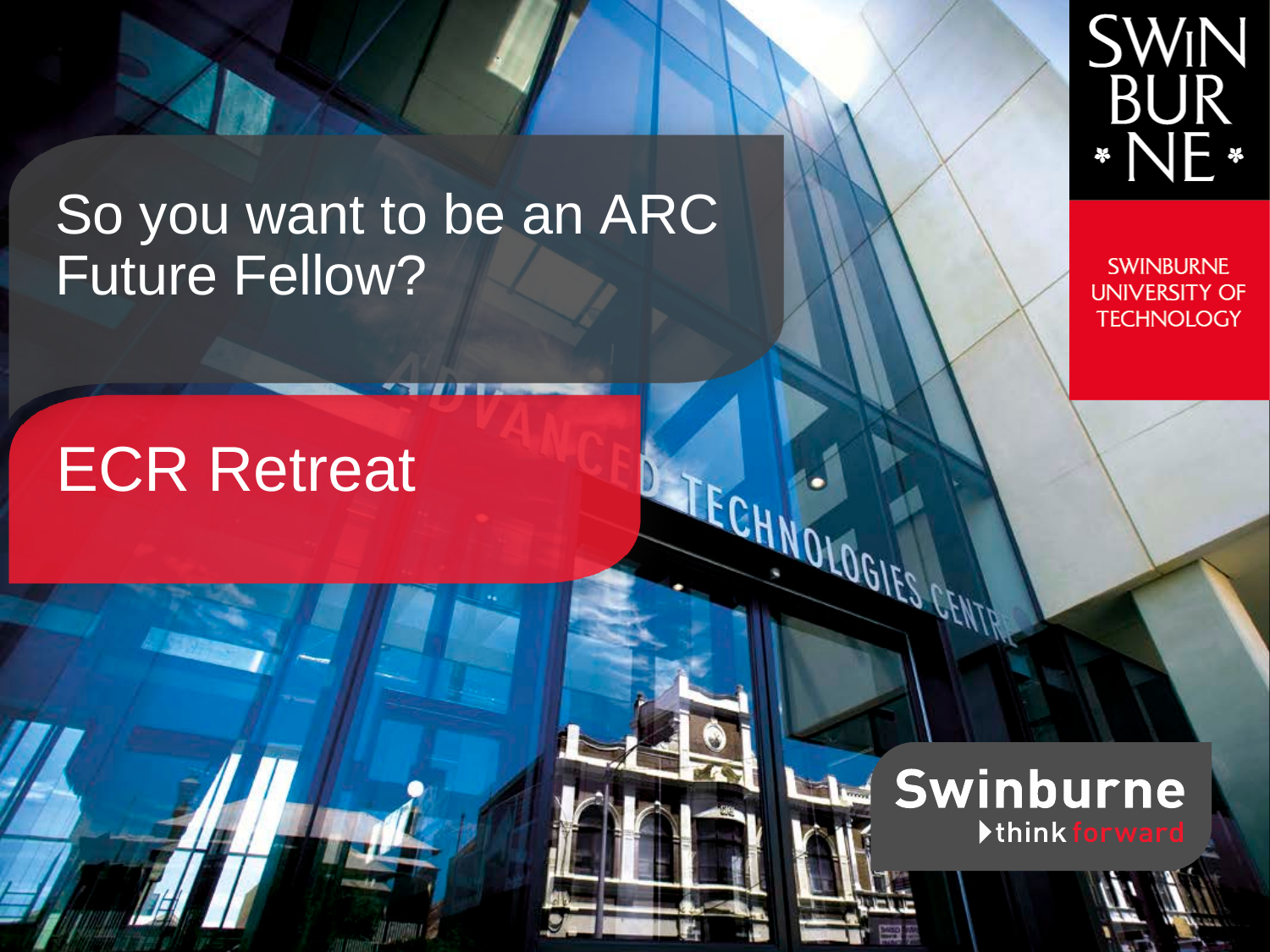The objectives of the *Future Fellowships* scheme are to:

- –attract and retain outstanding mid-career researchers;
- –build collaboration across industry and/or research organisations and/or disciplines;
- –support research in national priorities that will result in economic, environmental, social, health and/or cultural benefits for Australia; and

–strengthen Australia's research capacity by supporting innovative, internationally competitive research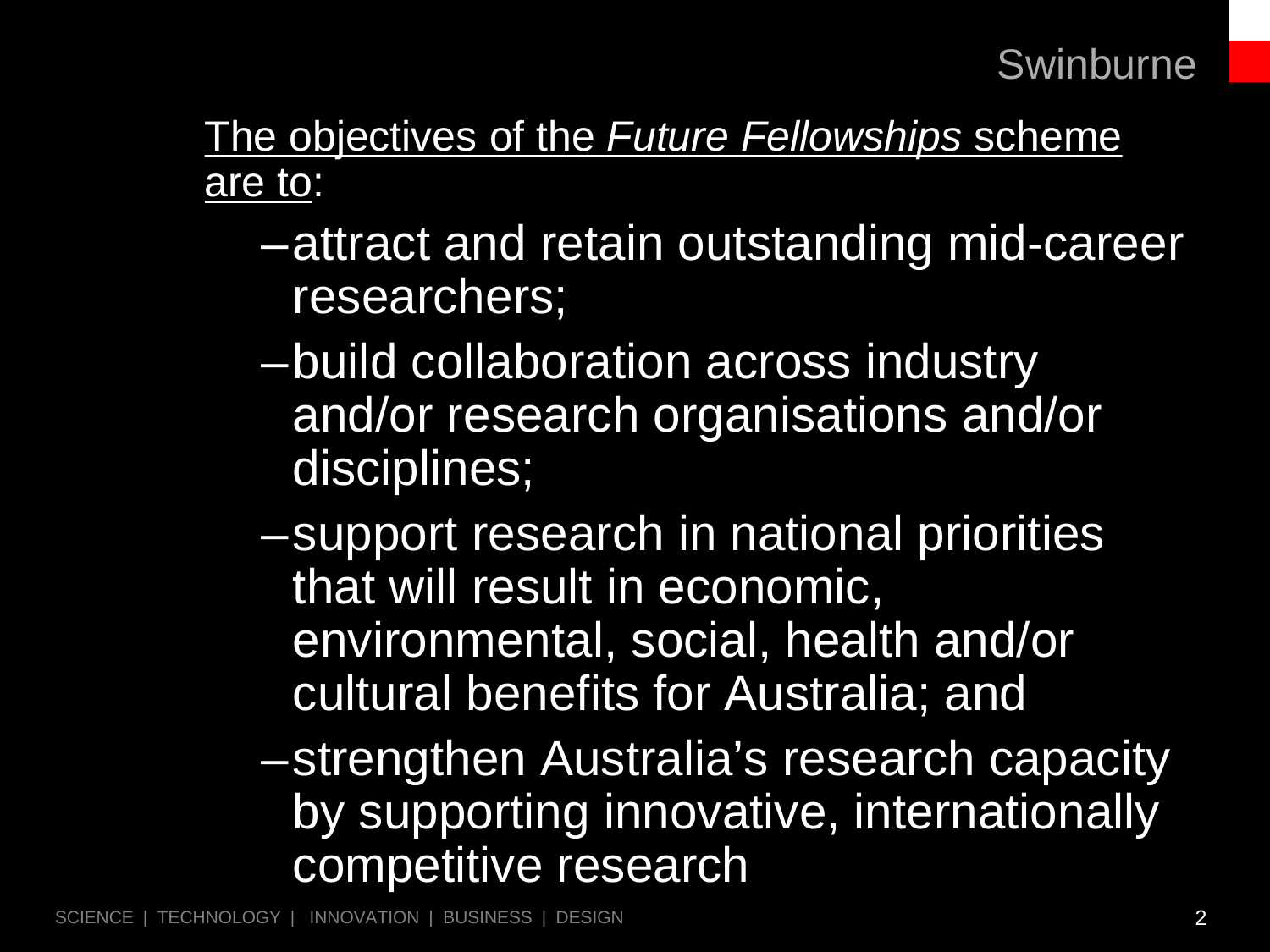Eligibility for Future Fellowships

- mid-career researcher awarded a PhD on or between a 10-year period
- Can have Eligibility Exemption:
	- recognition of research experience or a research qualification equivalent to between 5 and 15 years research experience since the award of a PhD; and/or
	- variation of the qualification and/or timing requirements. Applications for the variation of timing will not be approved if the researcher was awarded their PhD after 1 March 2009 or before 1 March 1992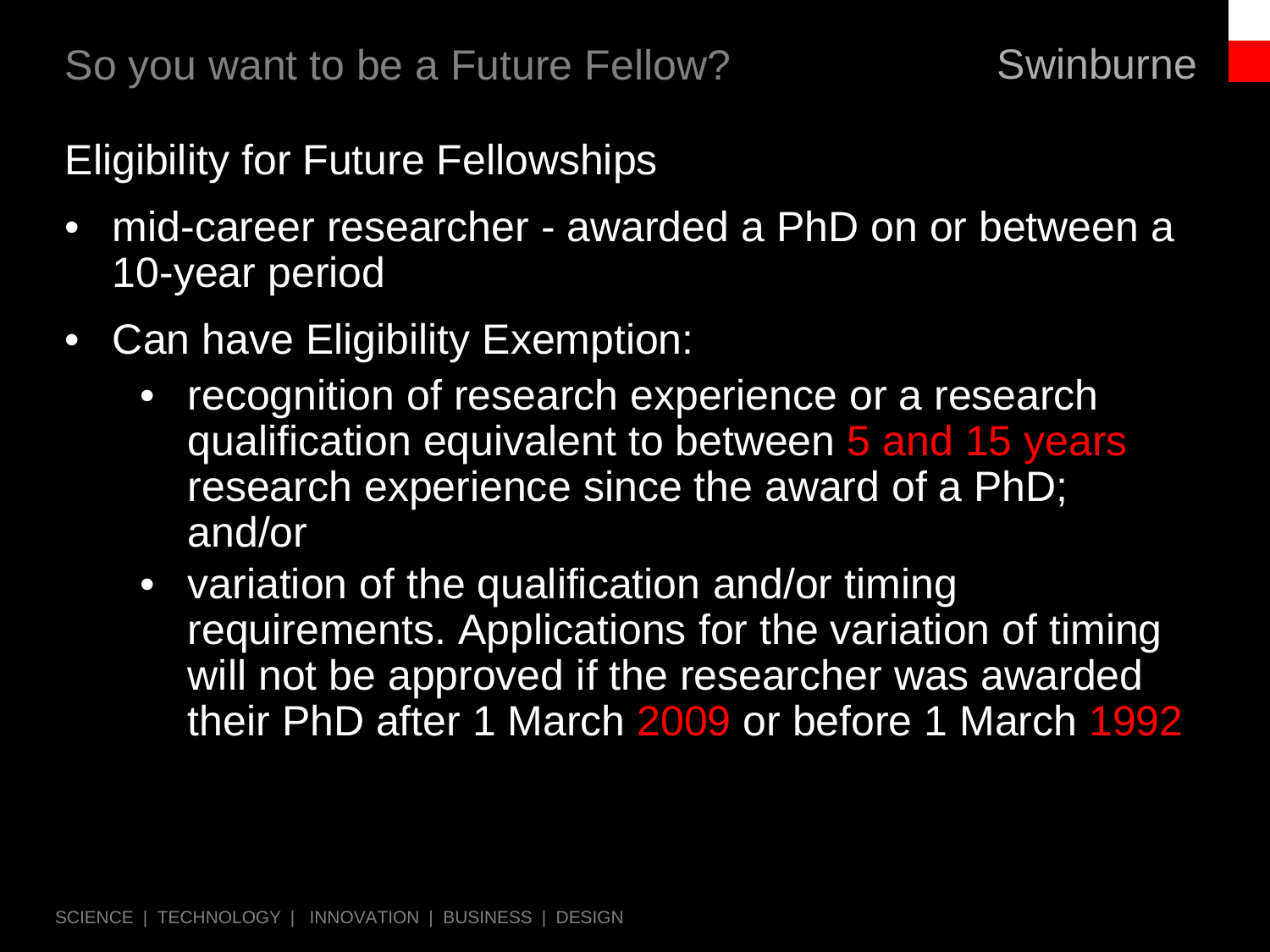# **Some Myths:**

"ARC grants are a complete lottery"

> *Nope.*

# "I can bang this off in a week"

- > *Nope.*
- "Doesn't the research office just hit send?"
	- > *Nope.*

"It doesn't matter if I put in a crap proposal" > *Nope.*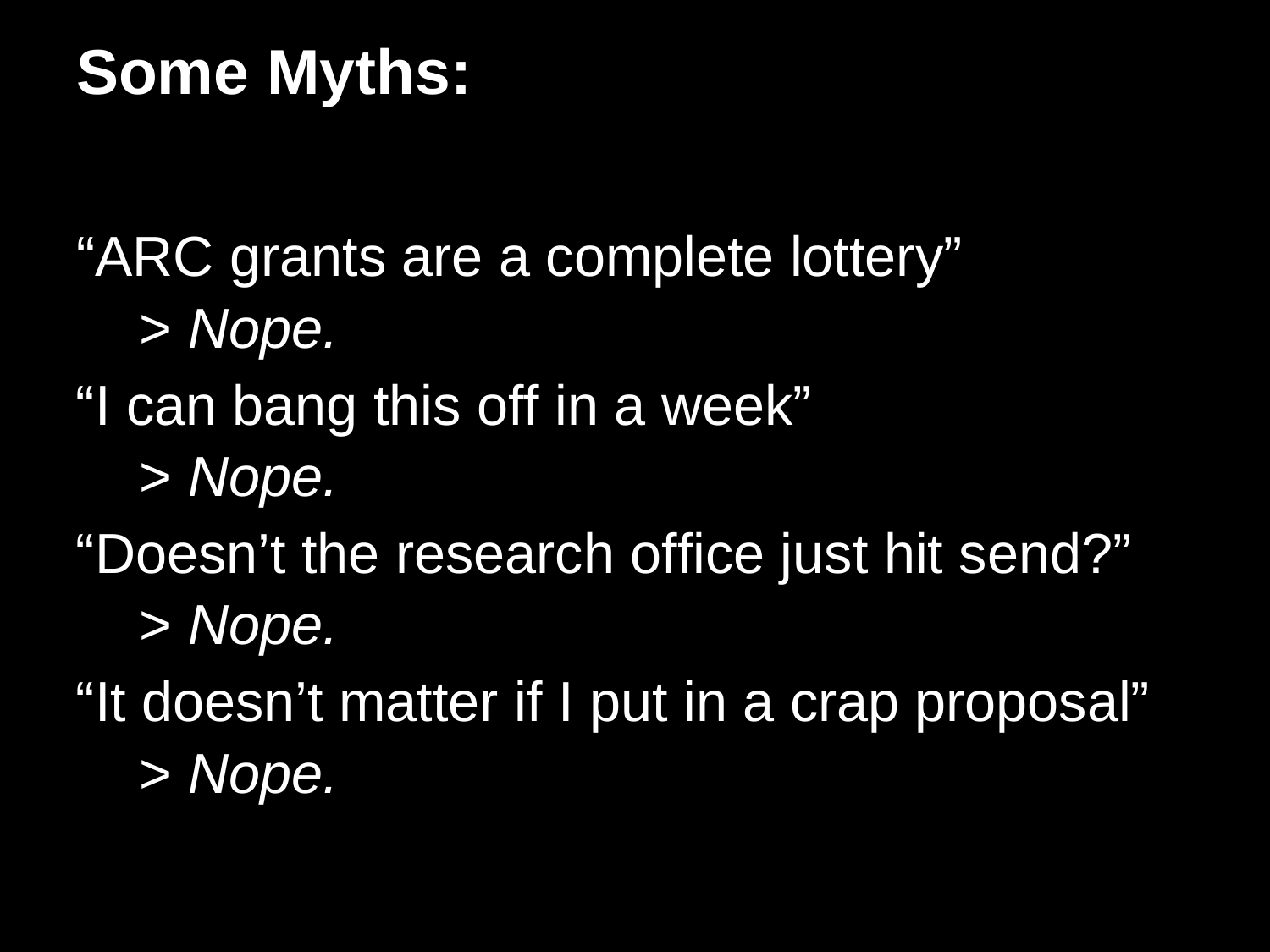### **Q. Do I really want to do this?**

# Pros

- > Great boost to research time (4 years)
- > Prestige
	- Promotions
	- ARC protects its own
	- Institution
- > Comes with \$
- > Institutional support
	- More \$?
- > "Category I" income

# Cons

- > Takes a lot of time
- > Some bits are painful
- > You will be evaluated
	- Can you handle that?
- > It makes people think about your application and you.
- > It takes up others' time too
	- Internally
	- Referees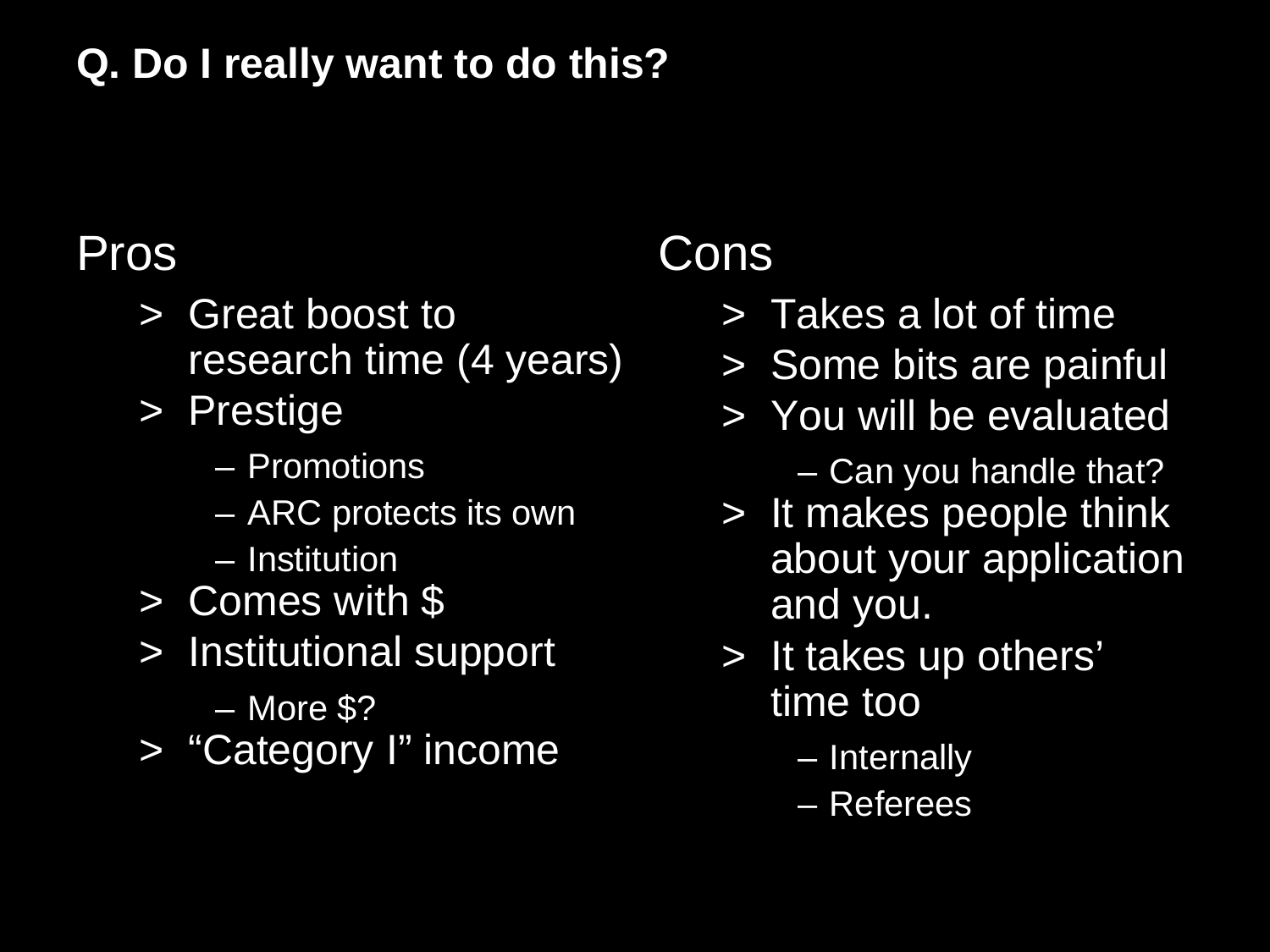So you want to be a Future Fellow…

**Swinburne** 

# Selection Criteria:

- Future Fellowship Candidate 40%
- Project Quality 35%
- Strategic Alignment 15%
- Collaboration outreach 10%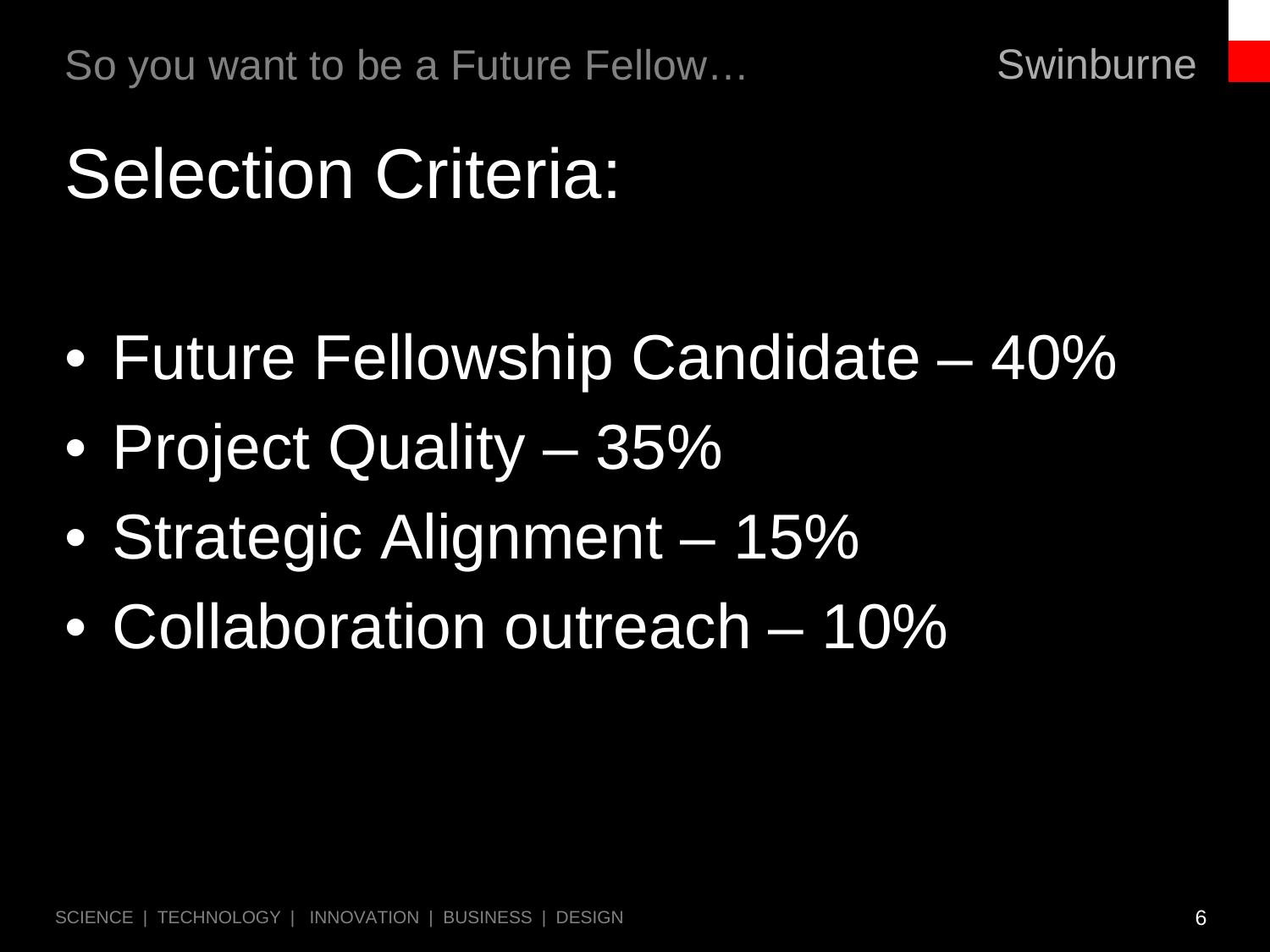## **So you want to be a Future Fellow…**

## Evaluation

Reviewers tend to get multiple grants:

- Ultimately about relative ranking
	- You need to be "better" than others
- Have they met you?
- Have you talked to them?
- Have you worked with them?
- Have you visited their institution
- Are you just like "everybody else"?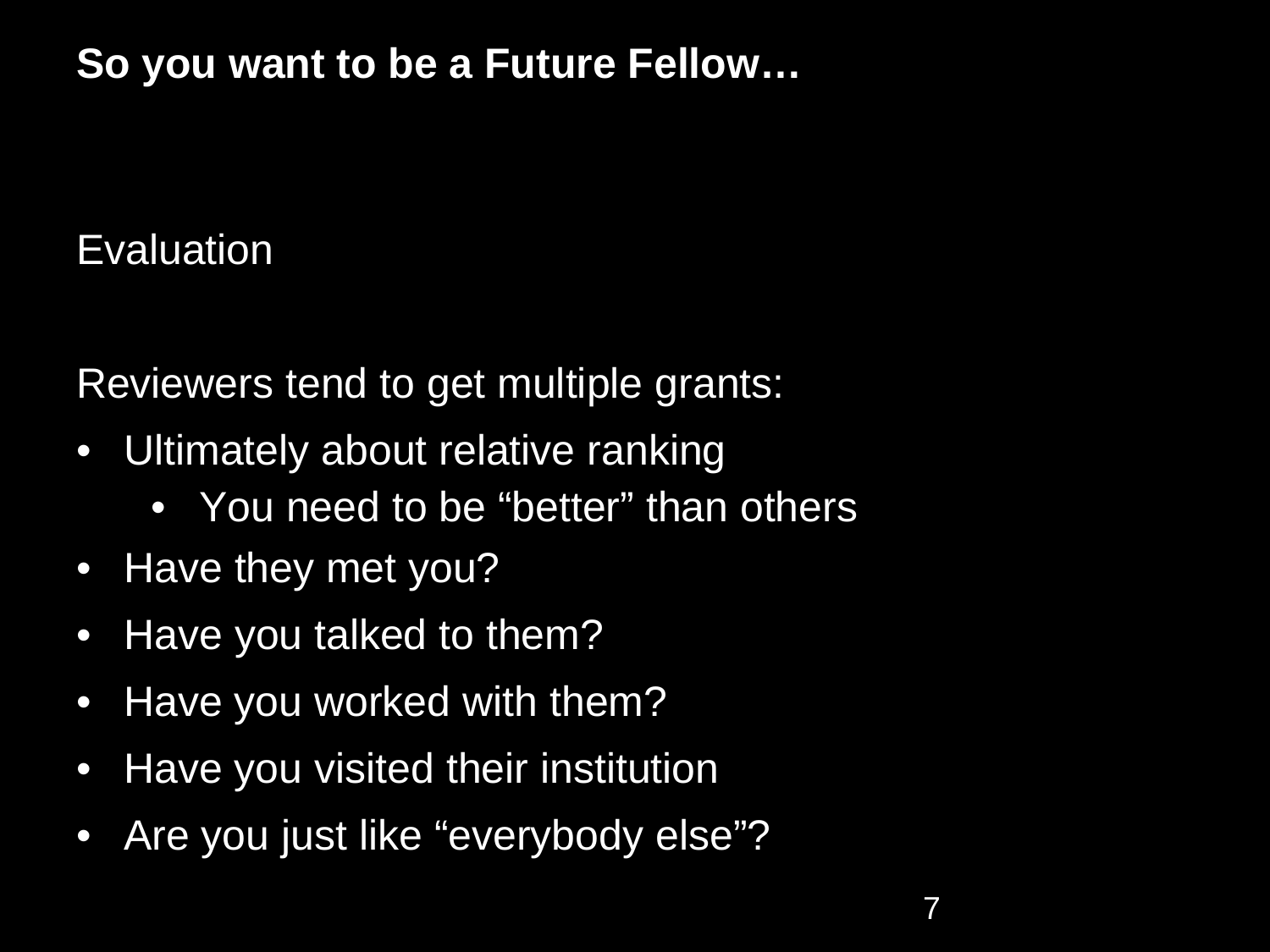## **Make Yourself Appealing!**

- Most people are not from your field.
- Make your field sound important and interesting!
	- *Get feedback from others, preferably "grumpy cynical old people"*
	- *Not "your mates"*
- Ask yourself the "so what" question.
- Use metrics where valid but don't think all citations are created equal.
	- I have published 23 papers since 2008
- Better than:
	- I am a prolific publisher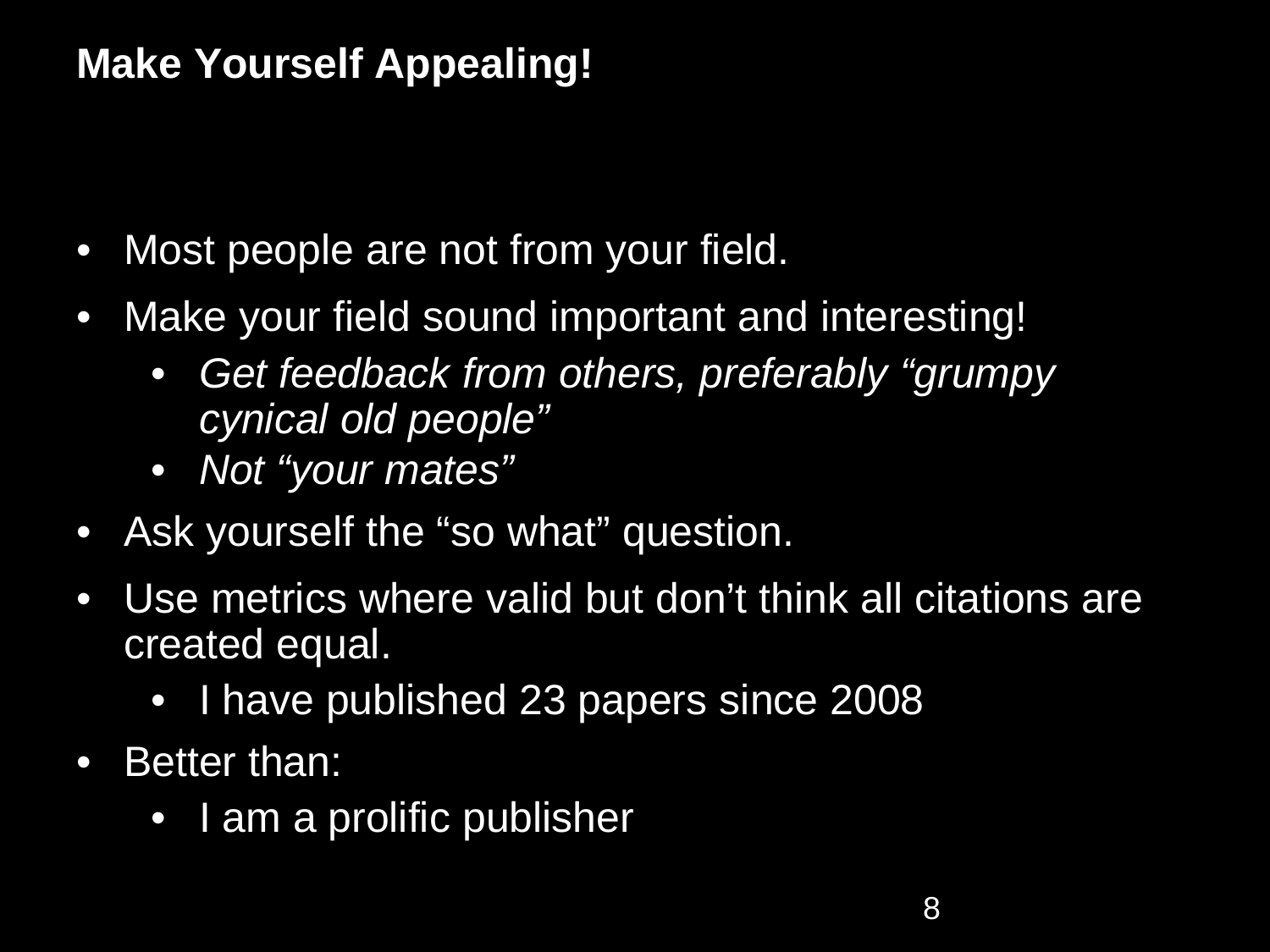### **Approved** *Future Fellowships* **proposals for funding commencing in 2010**

| <b>Salary Level</b>   | <b>Proposals</b><br>considered | <b>Proposals</b><br>approved | <b>Success</b><br>rate | <b>Total</b><br>requested<br>funds (over<br>project life) | <b>Requested</b><br>funds (over<br>project life)<br>of approved<br>proposals | <b>Funds</b><br>allocated<br>(over project<br>life) | <b>Percentage</b><br>allocated<br><b>of</b><br>requested<br>funds |
|-----------------------|--------------------------------|------------------------------|------------------------|-----------------------------------------------------------|------------------------------------------------------------------------------|-----------------------------------------------------|-------------------------------------------------------------------|
| <b>Salary Level 1</b> | 331                            | 107                          | 32.3%                  | \$217,335,627                                             | \$70,434,710                                                                 | \$69,700,004                                        | 99.0%                                                             |
| <b>Salary Level 2</b> | 284                            | 65                           | 22.9%                  | \$214,564,522                                             | \$50,118,436                                                                 | \$49,822,468                                        | 99.4%                                                             |
| <b>Salary Level 3</b> | 144                            | 28                           | 19.4%                  | \$125,058,469                                             | \$24,467,674                                                                 | \$24,238,469                                        | 99.1%                                                             |
| <b>Total</b>          | 759                            | 200                          | $26.4\%$               | \$556,958,618                                             | \$145,020,820                                                                | \$143,760,941                                       | 99.1%                                                             |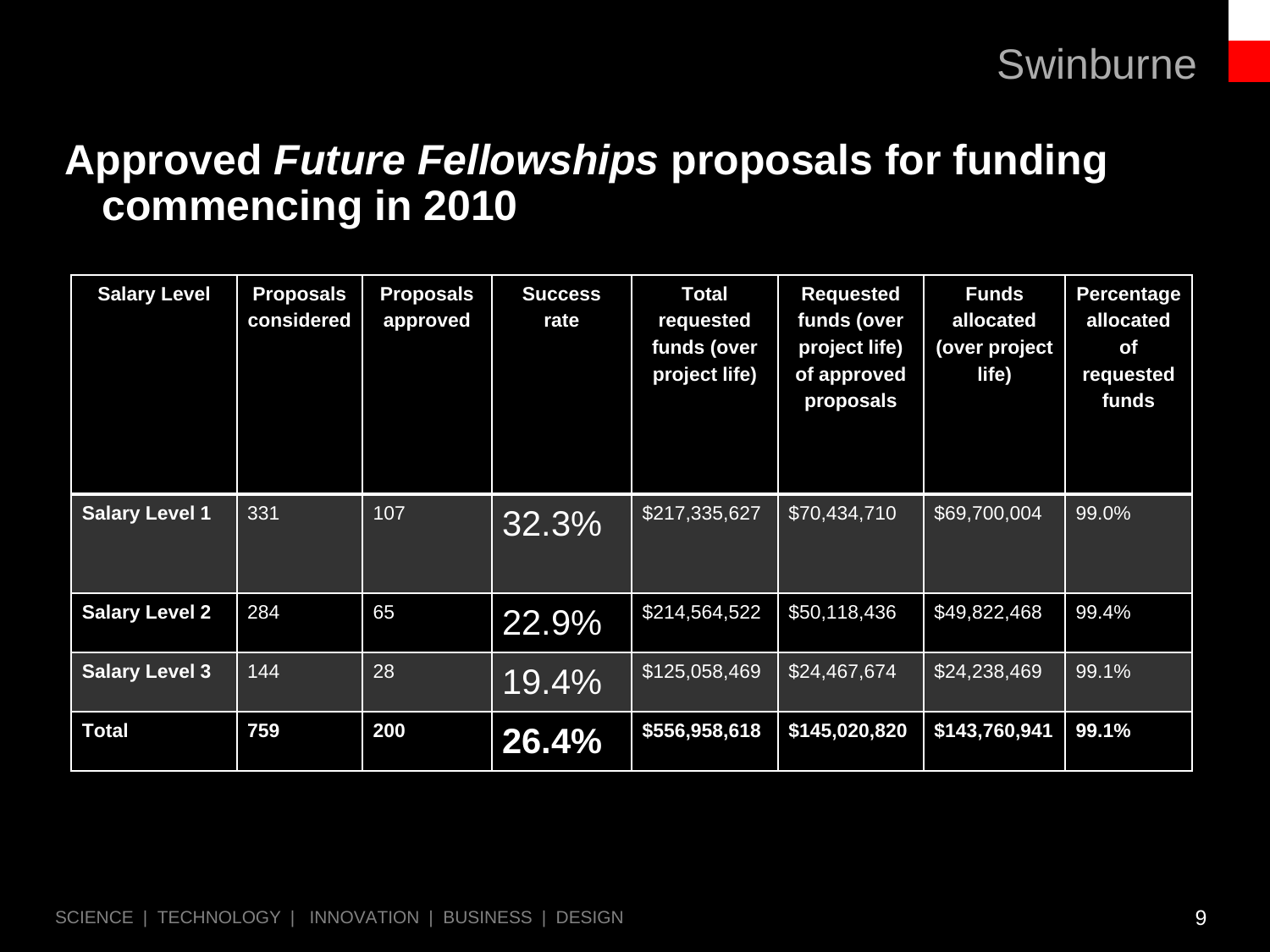### **Numbers and success rates for** *Future Fellowships* **proposals for funding commencing in 2010, by Disciplines**

| <b>ARC Discipline</b><br><b>Grouping ^</b> | Proposals<br>considered | % of proposals<br>considered | Proposals<br>approved | Success rate | Allocated funds<br>(over project life) |
|--------------------------------------------|-------------------------|------------------------------|-----------------------|--------------|----------------------------------------|
| <b>BEM</b>                                 | 241                     | 31.8%                        | 65                    | 27.0%        | \$47,520,348                           |
| <b>HSE</b>                                 | 223                     | 29.4%                        | 59                    | 26.5%        | \$41,425,800                           |
| <b>PME</b>                                 | 295                     | 38.9%                        | 76                    | 25.8%        | \$54,814,793                           |
| <b>Total</b>                               | 759                     | 100.0%                       | 200                   | 26.4%        | \$143,760,941                          |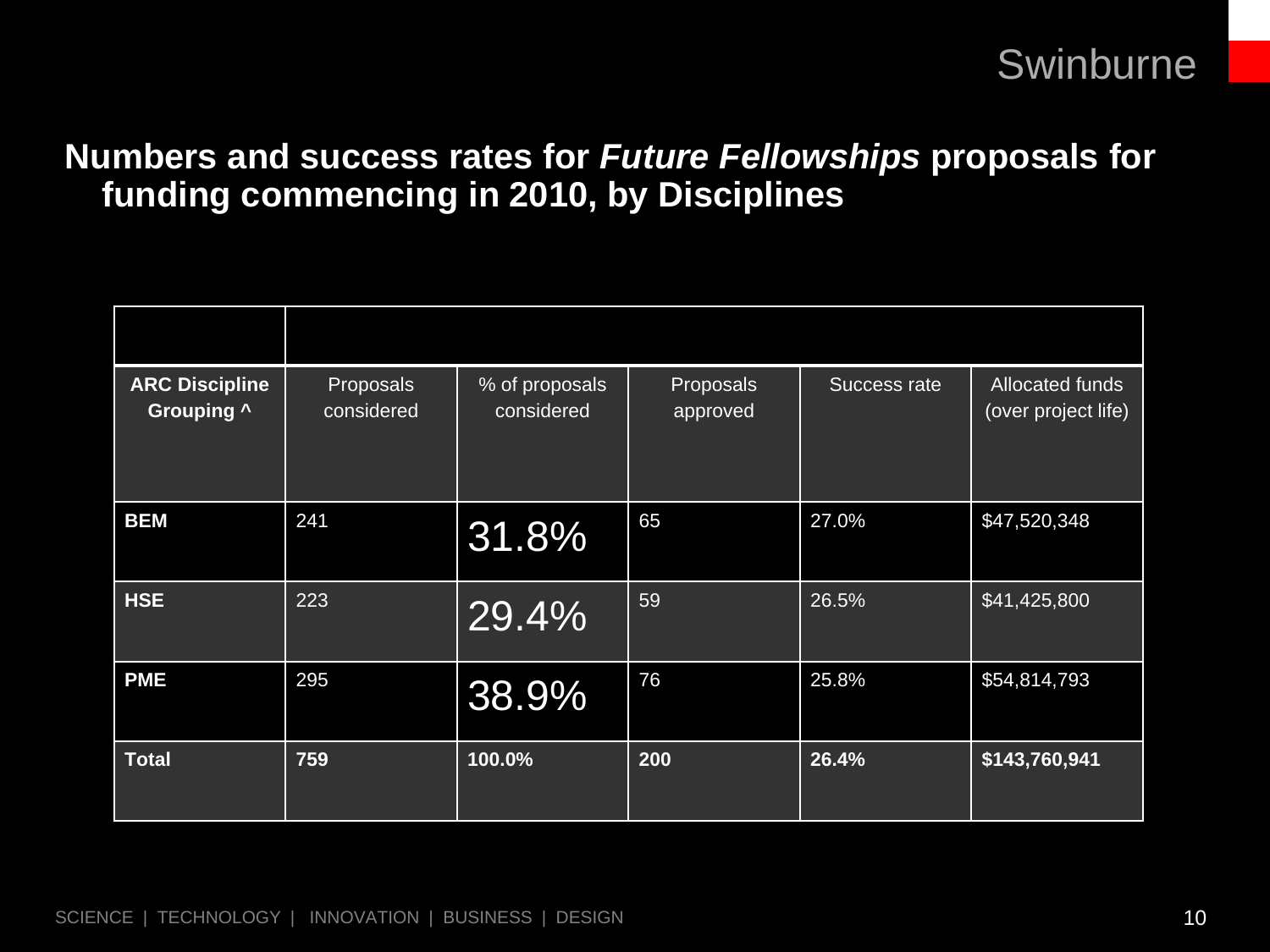### **Instances of identified targeted discipline areas in** *Future Fellowships* **proposals for funding commencing in 2010**

|                                 | <b>Commencing in 2010</b>             |                                     |              |  |  |  |
|---------------------------------|---------------------------------------|-------------------------------------|--------------|--|--|--|
| <b>Targeted Discipline Area</b> | Instances* in proposals<br>considered | Instances* in approved<br>proposals | Success rate |  |  |  |
| <b>Earth Sciences</b>           | 84                                    | 19                                  | 22.6%        |  |  |  |
| <b>Economics</b>                | 43                                    | 4                                   | 9.3%         |  |  |  |
| <b>Education</b>                | 47                                    | $\overline{7}$                      | 14.9%        |  |  |  |
| <b>English</b>                  | $\overline{7}$                        | $\overline{1}$                      | 14.3%        |  |  |  |
| <b>History</b>                  | 44                                    | 13                                  | 29.5%        |  |  |  |
| <b>Mathematics</b>              | 91                                    | 24                                  | 26.4%        |  |  |  |
| <b>Sociology</b>                | 67                                    | 16                                  | 23.9%        |  |  |  |
| <b>Total</b>                    | 383                                   | 84                                  | 21.9%        |  |  |  |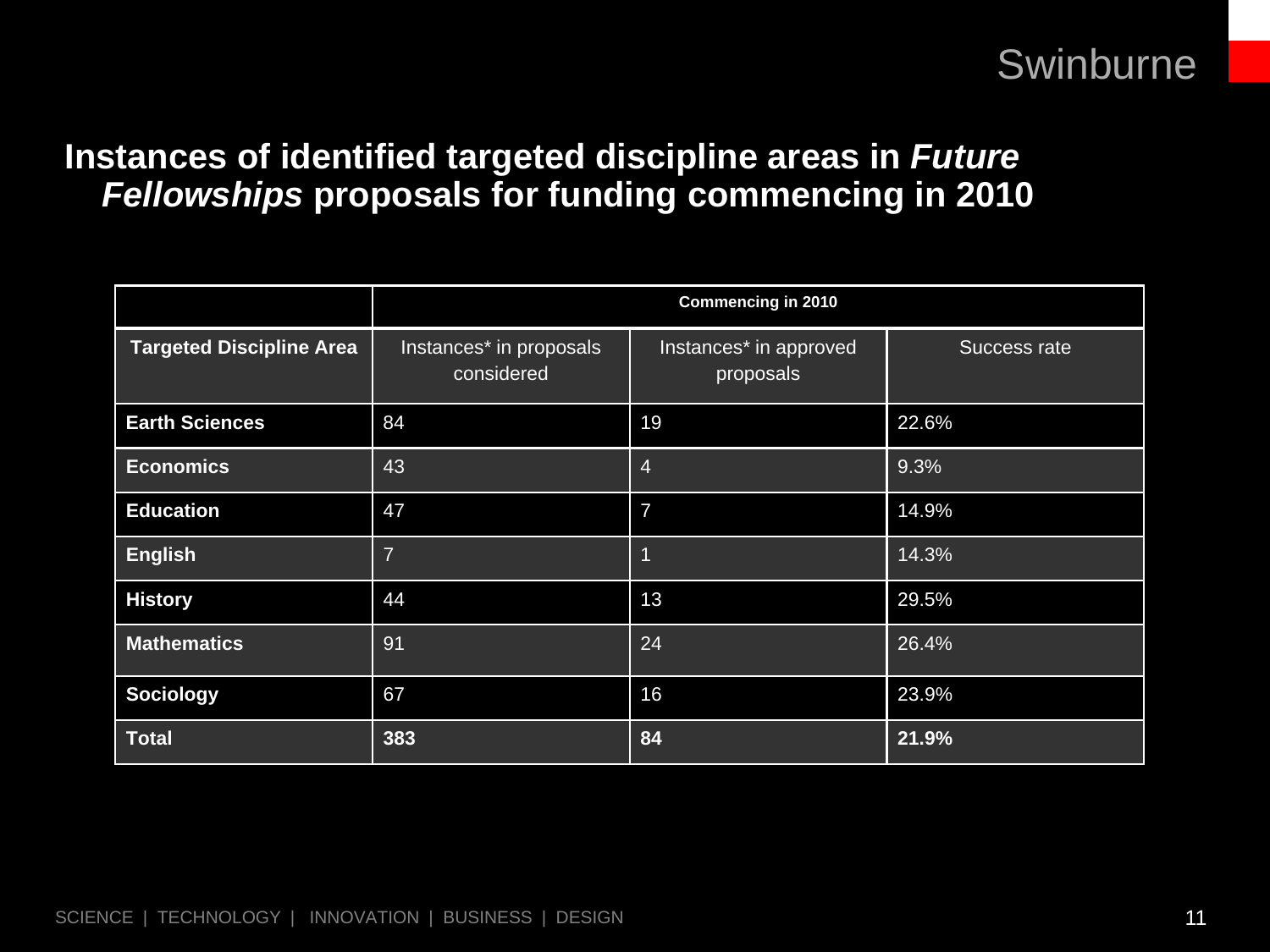### **Approved** *Future Fellowships* **proposals for funding commencing in 2011**

| <b>Salary</b><br>Level          | <b>Proposals</b><br>considered | <b>Proposals</b><br>approved | <b>Success</b><br>rate | <b>Total</b><br>requested<br>funds (over<br>project life) | <b>Requeste</b><br>d funds<br>(over<br>project<br>life) of<br>approved<br>proposals | <b>Funds</b><br>allocated<br>(over<br>project<br>life) | <b>Allocation</b><br>as a<br>percentage<br>of request |
|---------------------------------|--------------------------------|------------------------------|------------------------|-----------------------------------------------------------|-------------------------------------------------------------------------------------|--------------------------------------------------------|-------------------------------------------------------|
| <b>Salary</b><br><b>Level 1</b> | 354                            | 109                          | 30.8%                  | \$233,320,003                                             | \$72,982,3<br>95                                                                    | \$70,896,4<br>43                                       | 97.1%                                                 |
| <b>Salary</b><br>Level 2        | 215                            | 67                           | 31.2%                  | \$163,926,906                                             | \$51,231,6<br>93                                                                    | \$50,153,5<br>11                                       | 97.9%                                                 |
| <b>Salary</b><br>Level 3        | 92                             | 27                           | 29.3%                  | \$80,734,807                                              | \$23,697,5<br>08                                                                    | \$23,292,7<br>19                                       | 98.3%                                                 |
| <b>Total</b>                    | 661                            | 203                          | 30.7%                  | \$477,981,716                                             | \$147,911,<br>596                                                                   | \$144,342,<br>673                                      | 97.6%                                                 |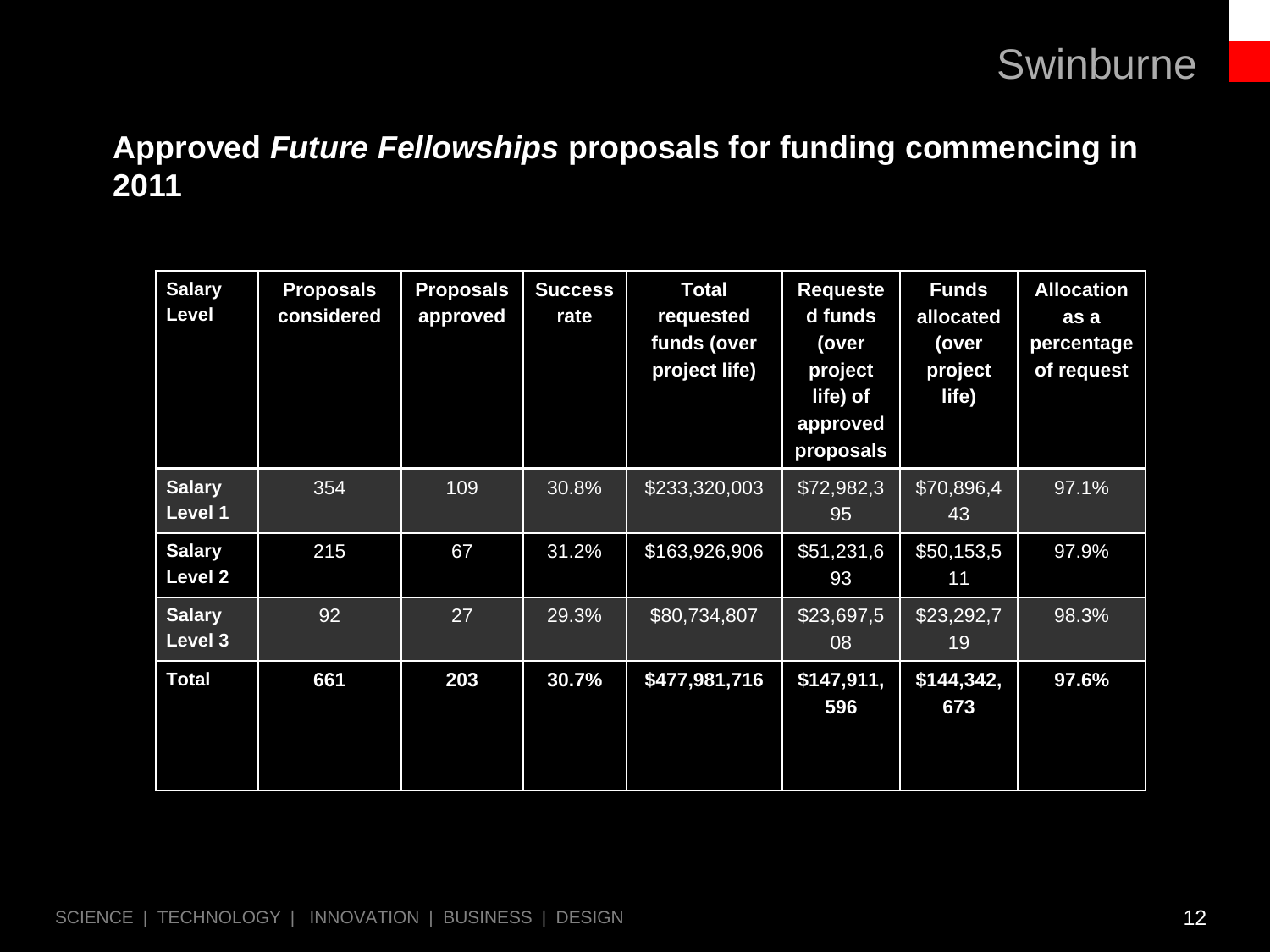### **Numbers and success rates for** *Future Fellowships* **proposals for funding commencing in 2011, by Disciplines**

| <b>ARC Discipline</b><br><b>Grouping ^</b> | Proposals<br>considered | % of proposals<br>considered | Proposals<br>approved | Success rate | Allocated funds<br>(over project life) |
|--------------------------------------------|-------------------------|------------------------------|-----------------------|--------------|----------------------------------------|
| <b>BEM</b>                                 | 208                     | 31.5%                        | 65                    | 31.3%        | \$46,901,196                           |
| <b>HSE</b>                                 | 162                     | 24.5%                        | 51                    | 31.5%        | \$35,849,431                           |
| <b>PME</b>                                 | 291                     | 44.0%                        | 87                    | 29.9%        | \$61,592,046                           |
| <b>Total</b>                               | 661                     | 100%                         | 203                   | 30.7%        | \$144,342,673                          |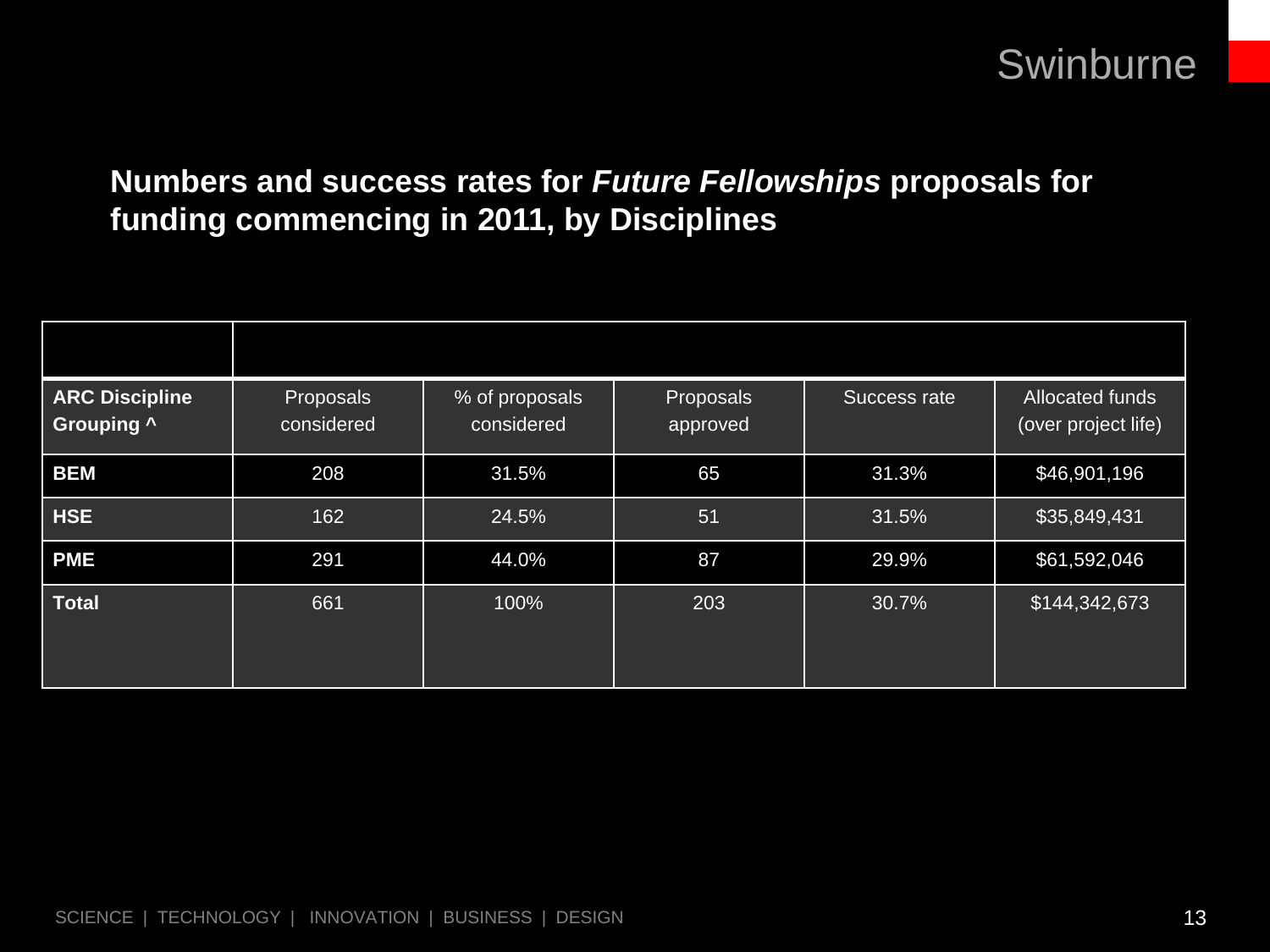### **Numbers and success rates for** *Future Fellowships* **proposals approved for funding commencing in 2012, by Discipline Grouping**

| <b>ARC</b><br><b>Discipline</b><br><b>Grouping ^</b> | Proposals<br>considered | $%$ of<br>proposals<br>considered | Proposals<br>approved | Success rate | Allocated funds (over project life) |
|------------------------------------------------------|-------------------------|-----------------------------------|-----------------------|--------------|-------------------------------------|
| <b>BEM</b>                                           | 194                     | 32.2%                             | 68                    | 35.1%        | \$49,514,252                        |
| <b>HSE</b>                                           | 160                     | 26.5%                             | 57                    | 35.6%        | \$41,413,622                        |
| <b>PME</b>                                           | 249                     | 41.3%                             | 84                    | 33.7%        | \$60,631,393                        |
| <b>Total</b>                                         | 603                     | 100.0%                            | 209                   | 34.7%        | \$151,559,267                       |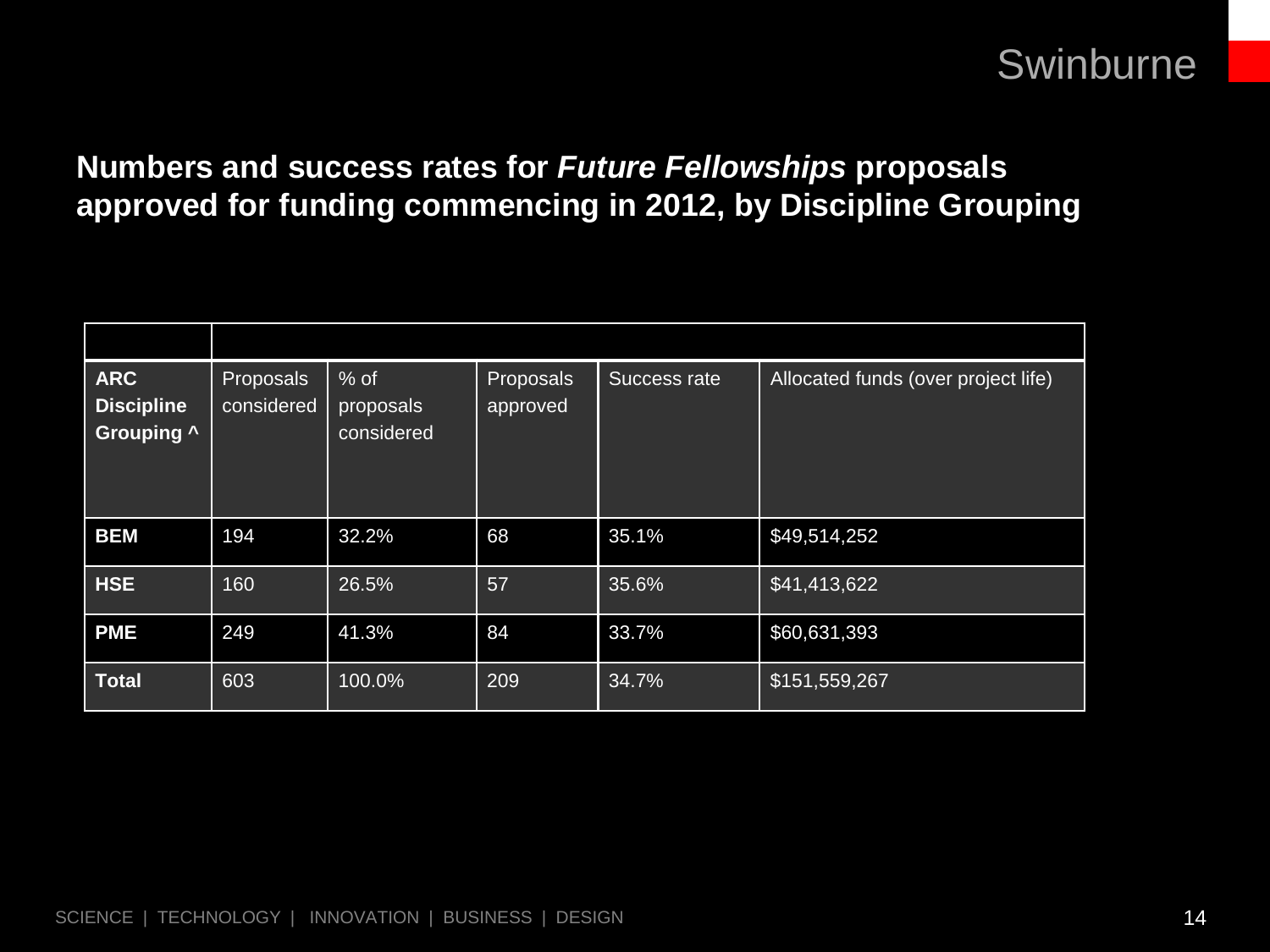### **Instances of identified targeted research areas in** *Future Fellowships* **proposals approved for funding commencing in 2012**

| <b>Targeted Research Area</b>                                                                       | <b>Instances in proposals</b><br>considered | <b>Instances in</b><br>proposals approved | <b>Success rate</b> |
|-----------------------------------------------------------------------------------------------------|---------------------------------------------|-------------------------------------------|---------------------|
| <b>Bioinformatics</b>                                                                               | 77                                          | 23                                        | 29.9%               |
| <b>Computer system security</b>                                                                     | 5                                           | 2                                         | 40.0%               |
| Indigenous health and<br>wellbeing                                                                  | 36                                          | 13                                        | 36.1%               |
| <b>Managing innovation,</b><br>renewable energy and<br>green technology                             | 114                                         | 29                                        | 25.4%               |
| <b>Pattern recognition and</b><br>data mining                                                       | 57                                          | 19                                        | 33.3%               |
| <b>Safeguarding Australia</b><br>(especially electronic<br>security, surveillance and<br>detection) | 65                                          | 22                                        | 33.8%               |
| Understanding culture and<br>communities                                                            | 127                                         | 40                                        | 31.5%               |
| <b>Total</b>                                                                                        | 481                                         | 148                                       | 30.8%               |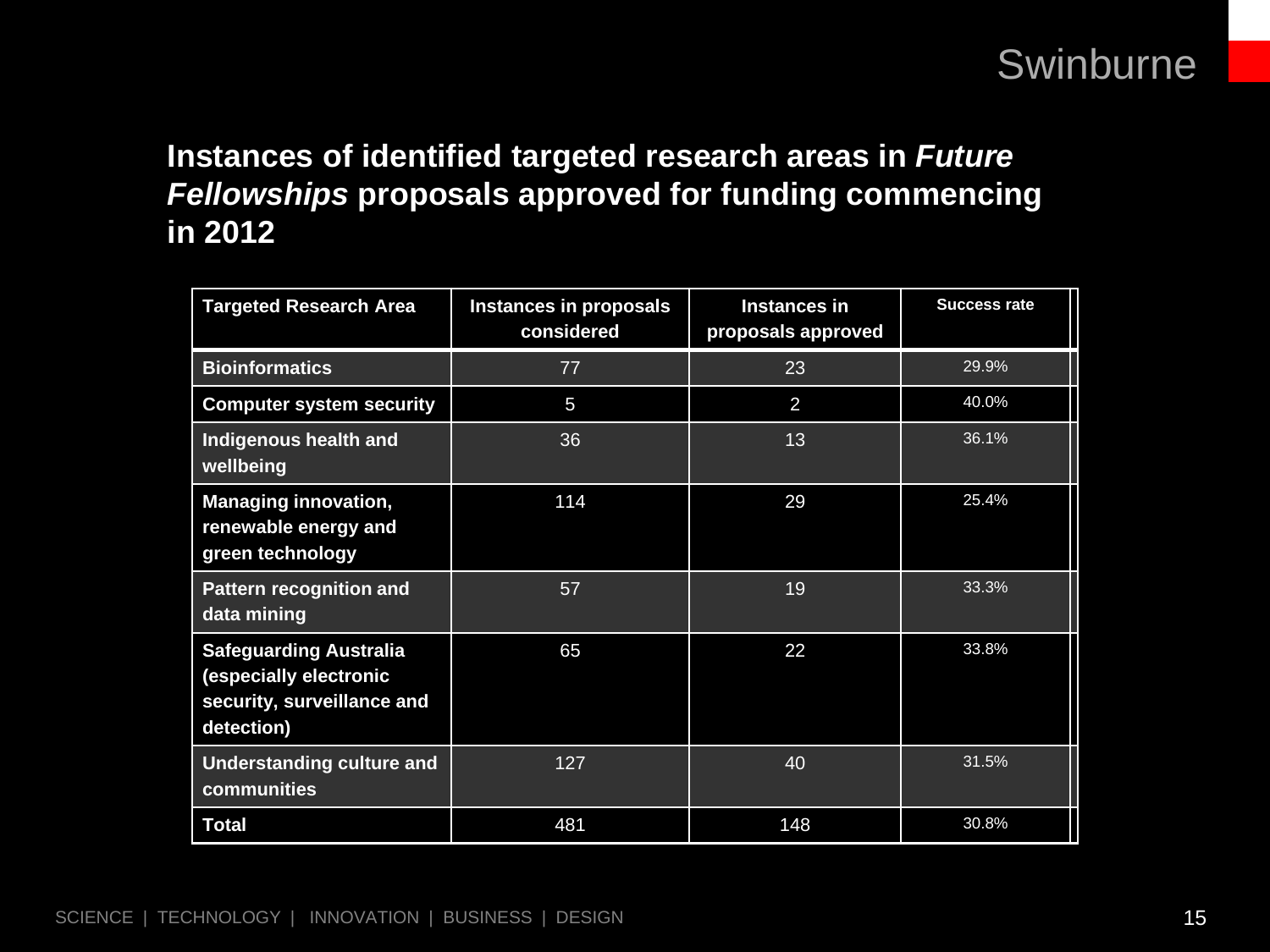### **Number of** *Future Fellowships* **proposals and success rates for Swinburne University**

| <b>Administering</b><br><b>Organisation</b>        | <b>Proposals</b><br>considered | <b>Proposals approved</b> | <b>Success rate</b> | <b>Allocated funding</b> |
|----------------------------------------------------|--------------------------------|---------------------------|---------------------|--------------------------|
| 2010Swinburne<br><b>University of Technology</b>   | 6                              | $\overline{0}$            | $0.0\%$             | \$0                      |
| 2011, Swinburne<br><b>University of Technology</b> | 9                              | 3                         | 33.3%               | \$1,894,038              |
| 2012, Swinburne<br><b>University of Technology</b> | $\overline{7}$                 | 4                         | 57.1%               | \$2,612,484              |

SCIENCE | TECHNOLOGY | INNOVATION | BUSINESS | DESIGN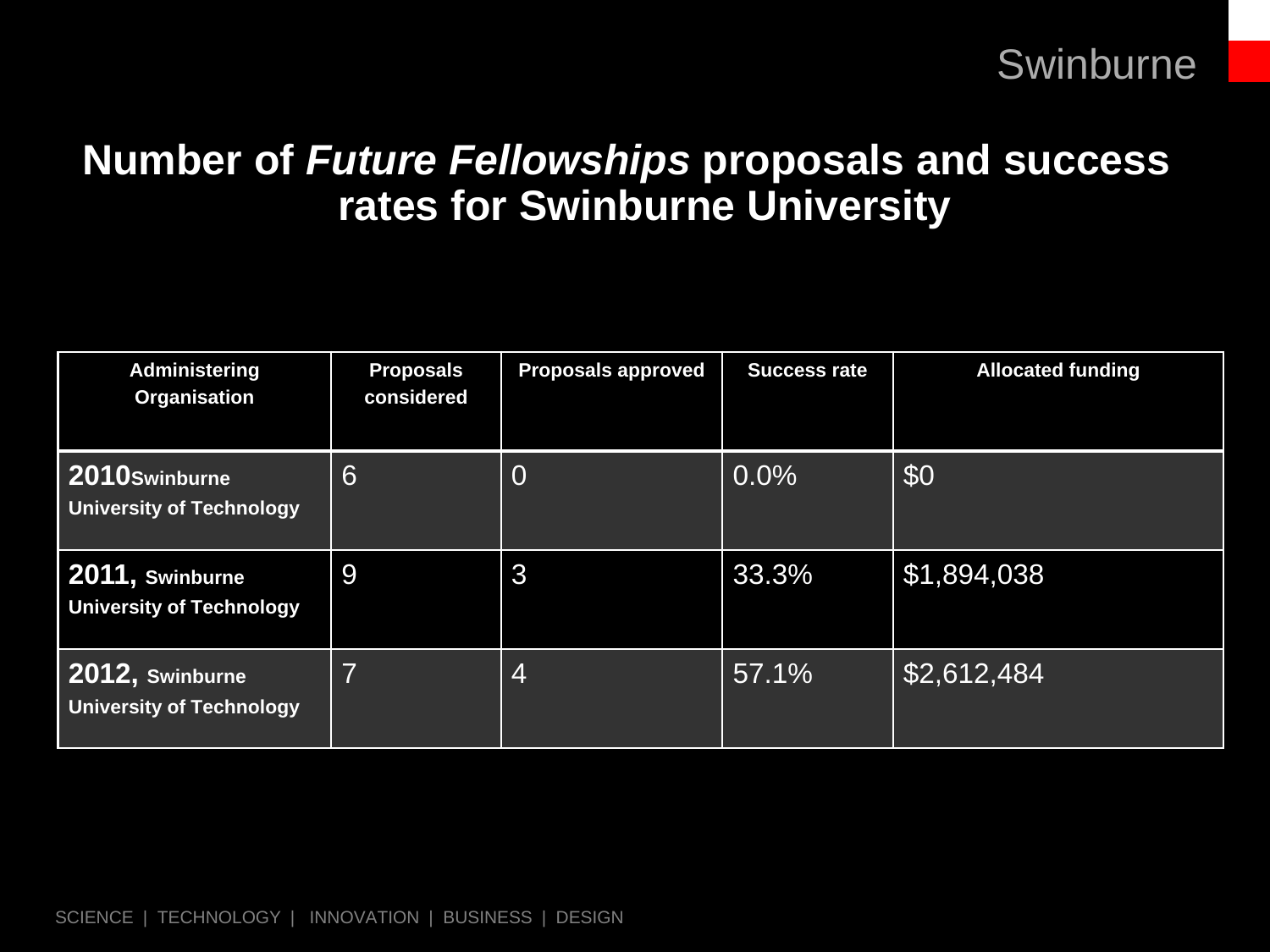### **Place yourself in the eyes of the assessor!**

No two assessors are the same!

- Try not to boast but show positivity and enthusiasm.
	- Use facts, not conjectures.
	- "I won the X prize for my PhD thesis for the top Science PhD at the University of blah"
		- NOT
	- "My thesis was highly regarded"
- Don't insult the fields of others.
	- They might be your referees.
- Make the assessor feel they are helping you by awarding the Fellowship and that you are "a bit like a younger version of themselves"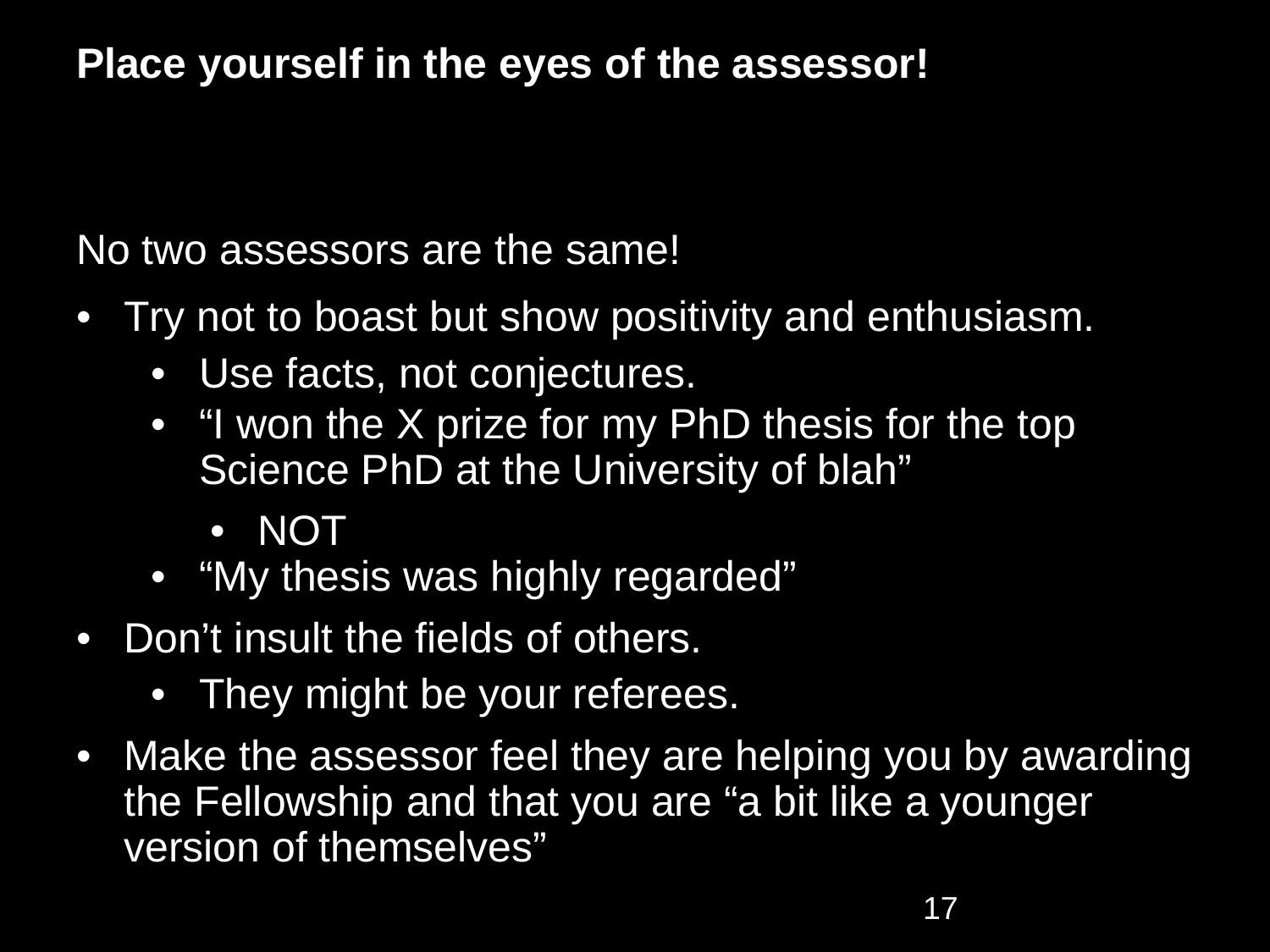### **The Form.**

The assessors are reading a ton of these. Make it a pleasure for a change!

Don't fiddle with margins to squeeze in every word.

- Don't cheat with fonts.
- Don't fiddle with paragraph spacings.

Don't make it hard to know where the reader is up to. No Wall-to-Wall text.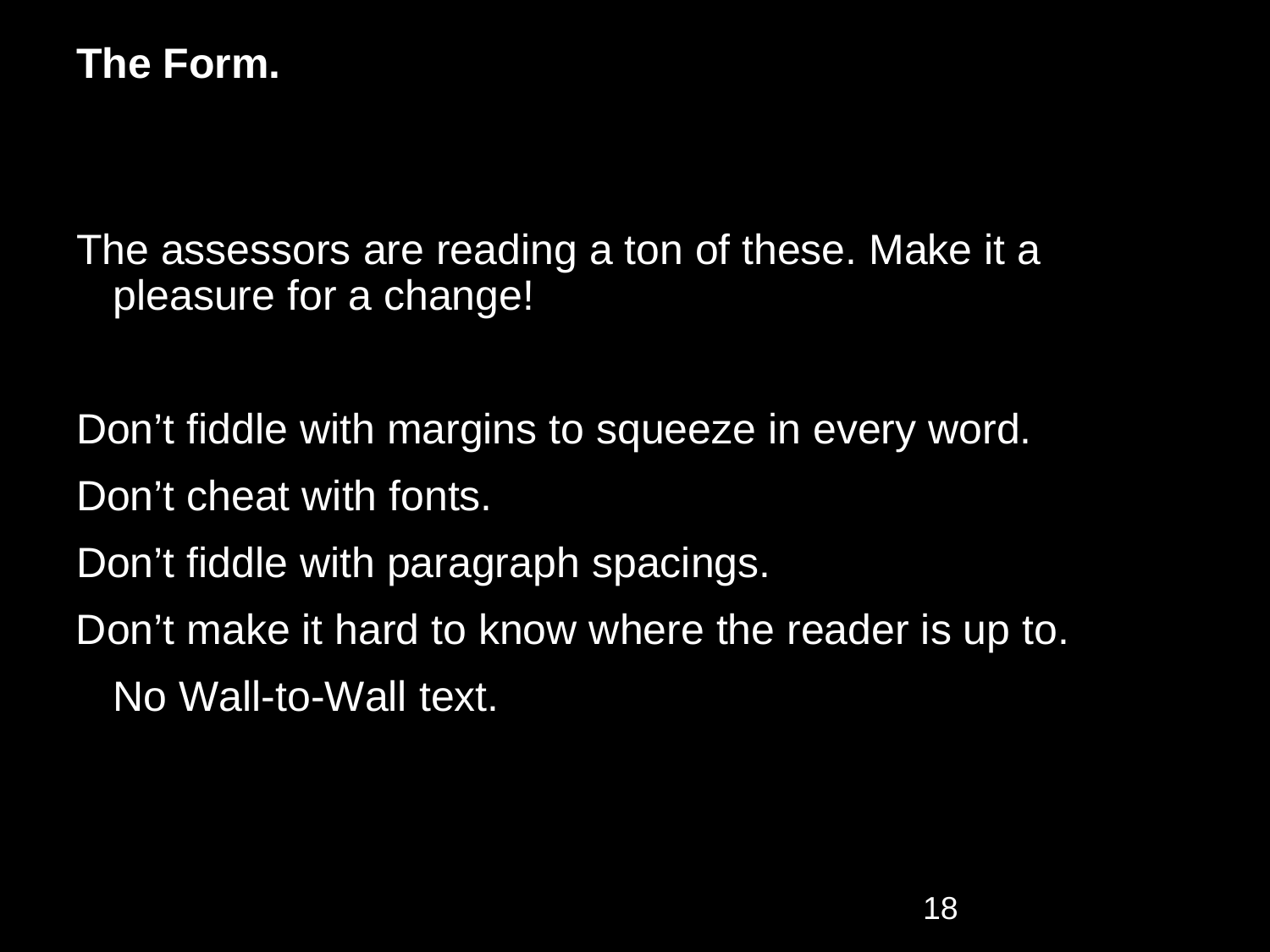#### **Attached PDF**

**Don't do this:**

#### C6: Evidence of capacity to build collaborations across industry/research institutions/other disciplines.

I have been extensively involved in building interdisciplinary collaborations throughout my career from large integrated and mid-sized R&D projects to smaller basic research projects. To date the activities occurred when employed as a Senior Scientist at Riso National Laboratory and as Associate Professor at (NANO at Aarbus University both in Denmark. The collaborations have been based on joint projects funded from various sources in Denmark where I was project leader or joint project leader on initiatives including:

1) Innovation Consortia from the Danish Council Technology and Innovation (RTI). These large collaborative projects are designed to dissemination knowledge between researchers, national and international research and educational institutions, advanced technology groups, and industries who complementary fields of interest. I was involved in designing the programs of research, establishing links with industry partners, negotiating collaborative agreements between partners, and writing the successful grants for three innovation consortia. I was also Project Leader in three other impountion consortia when I first joined Riso adding much needed expertise in surface and biointerface science facilitating stronger focus to the projects and generating scientific results of high impact. The Industries involved in these projects covered many sectors from health, energy, plastic manufacturing, consumer products, and entertainment. For all innovation consortia I was member of the Steering Committees helping define the project direction and future initiatives involving the partners.

2) Integrated projects from The Danish Council for Strategic Research Council. These medium sized projects are problem oriented airned across several disciplines with industry partners. I was involved in discussions with collaborators and writing successful grants to obtain funding for two of these projects at (NANO, funded in the Program on Strategic Growth Technologies. I established the strategy for integrating nano and biotechnology aspects into a multidisciplinary project involving surface scientists, microbiologists and helping integrate test facilities into the production facilities of the companies in both projects.

3) Joint Research project from the Danish National Advanced Technology Foundation. I was Project leader and member of the Steering committee for the project 'NanoNonwovens' between Fibertex A/S and iNANO. My role was to introduce and integrate concepts of nanotechnology into existing commercial products of Fibertex A/S helping them exploit the potential of nanotechnology in new markets. Fibertex very rapidly established business activities using electrospun nanofibres for filtration applications. The project also developed new surface engineering technologies for nonwoven textiles to be used for Personal Care products. Pre-production trials of the new technologies are currently underway at Proctor and Gamble, Fibertex's major customer. The activities have led to several patent applications, numerous publications in high impact journals, and training of BSc, MSc and PhD students, and Research Associates.

4) Other initiatives. I have worked on other Projects with strategic importance to the field of surface and interface science introducing new concepts to industrial related problems. This includes the Research Project in food sector in a future perspective, 'Antifouling fish - reducing bacterial contamination during food production and food processing' funded by the Danish Food Industry Agency. I lead the surface nanoengineering aspects of the project which involved microbiologists at the Danish Institute for Fisheries Research, and Danish Technology Institute. I was project leader at Risa Framework Program 'Interface Design of Composite Materials' where Rise was the lead institute. My role was to bring new nanoscience concepts into developing new surfaces for fibre based composites. The project involved two research departments at Riso, Aalborg University and several Industries, including NKT Flexibles, and LM Glasfiber.

Finally, my initiatives have led to many other important collaborations in Denmark and Internationally. I have a skill for identifying experts that have both complementary skills that add significant benefit to existing projects, but also those that challenge the boundaries of my own discipline, expanding the knowledge based and facilitating high impact research outcomes. The collaborations include those with molecular biologists, immunologists, cell and microbiologists, and clinicians. The institutions involved include Institutes of Molecular Biology and Medical Microbiology and Immunology at Aarhus University; Department of Orthopeadies, Aarhus University Hospital; the Institute of Medical Microbiology at Odense University Hospital; The School of Pharmacy at the University of Nottingham, Department of Chemistry, University of Illinois, Chicago; The Nanotechnology and Integrated Bioengineering Centre at The University of Ulster; CNR Institute of Optics in Pisa; NESAC/BIO at The University of Washington, CSIRO Materials Science and Engineering; lan Wark Research Institute, The University of South Australia; AIBN University of Queensland; The Centre of Cell Engineering at The University of Glasgow; and Institute of Macromolecular and Textile Chemistry, RWTH Aachen, Germany,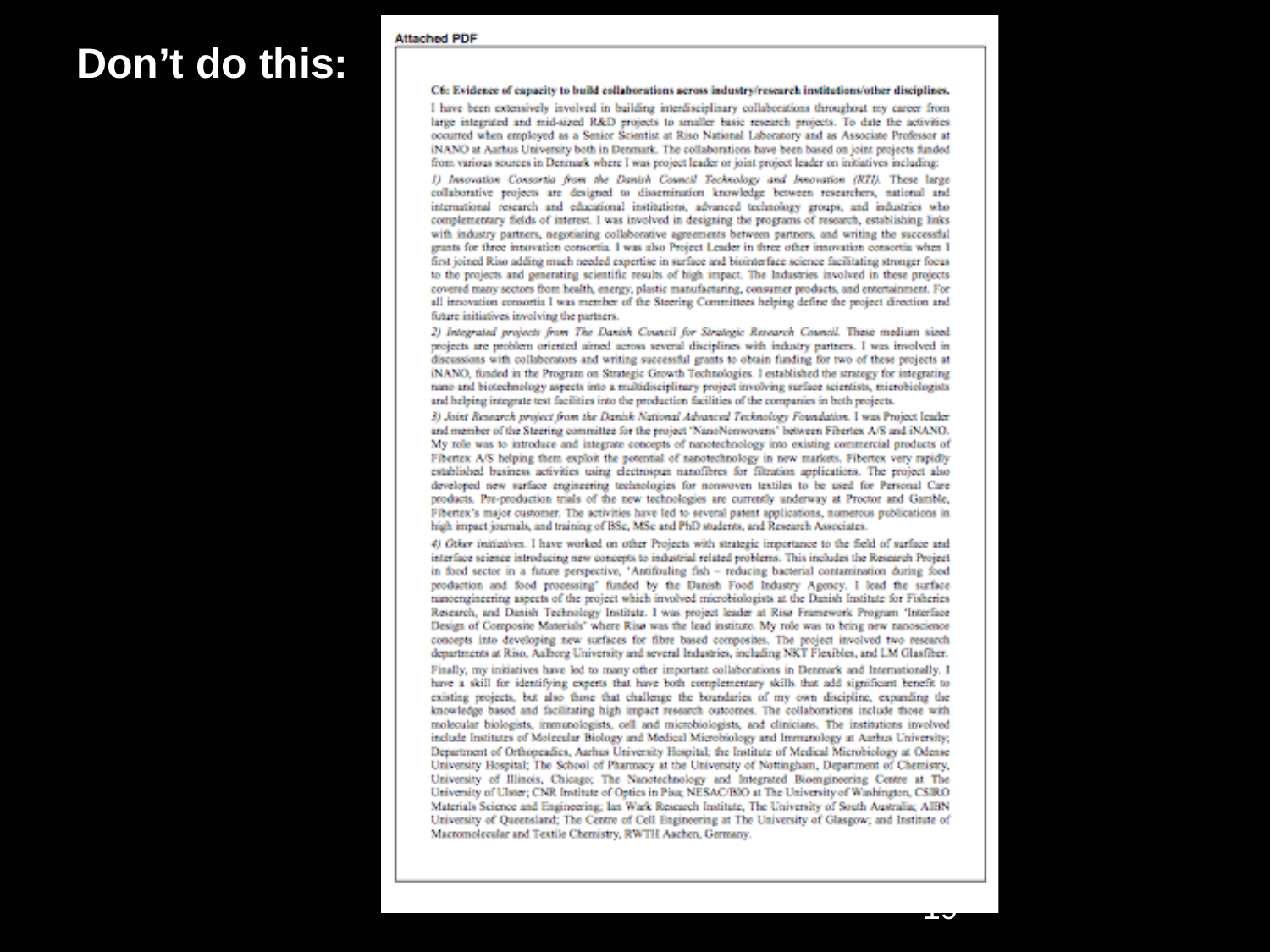### **Do this:**

#### The Radio Universe at 1000 frames per second.

#### Aims:

Brilliant bursts of light from exploding stars in the distant Universe have transformed our understanding of the Cosmos over the last two decades:

- In gamma-rays, bursts have elucidated the fate of the most massive stars and enabled new probes of the Universe and the physics of black hole formation (Kulkarni et al. 1998).
	- At optical wavelengths, Type Ia supernovae have provided standard candles with which to measure the acceleration of the Universe and the existence of "dark energy", resulting in the awarding of the 2011 Nobel prize (Riess et al. 1998, Perlmutter et al. 1999).

Most recently, our team has confirmed that a population of coherent *radio bursts* from cosmological distances exist and that they offer a new insight into the history of the Universe (see section D2).

These four new "Lorimer bursts" (after Lorimer, Bailes, Narkevic, McLaughlin & Crawford 2007) confirm that some 10 thousand times a day the sky is lit up by millisecond-duration radio flashes from billions of light years away.

This project aims to:

- Use a radical new low-cost supercomputer design to transform Australia's largest radio telescope (Molonglo Observatory) into a highly efficient burst and pulse detector that will image the sky 1000 times per second and discover a Lorimer burst every few days.
- Use the Lorimer bursts to perform the first detailed study of the ionized *intergalactic* medium, in effect "weighing" the normal matter content of the Universe.
- Create a unique software correlator to parallel process the voltage data to enable multiple science objectives to be pursued simultaneously, including the daily monitoring of 500 neutron stars' rotation.
- Make our science-ready data publically available virtually instantaneously, and:
- Pioneer the use of Australian data by "citizen scientists" to classify and follow up the many ٠ transient sources we expect to uncover.

The planned instrument will use inexpensive off-the-shelf graphics card technology (GPU) for dramatic cost reductions relative to traditional radio telescopes, and will place Molonglo at the forefront of Lorimer burst and pulsar research. Our inexpensive "software telescope" will also serve as a test-bed for the techniques we intend to use on the upcoming Square Kilometer Array telescope – the world's largest – to be built in Australia and South Africa over the next decade.

#### **Background:**

It is often forgotten that Australia's largest radio telescope is the  $18,000 \text{ m}^2$  Molonglo synthesis radio telescope (pictured right) in NSW (Mills 1981). The instrument has 6 times the collecting area of the famous Parkes 64m radio telescope (Kerr 1959), five times that of the Australian SKA Pathfinder (Johnston et al 2008) and almost ten times that of the Mileura Wide-field Array (Tingay et al 2012).

Shortly after completion in 1967, the telescope was used



to make tremendous advances in searches for, and studies of pulsed radio emission sources - now known as "pulsars" producing a flurry of Nature papers e.g. Large et al (1968), Large & Vaughan (1968), Vaughan et al (1969), Large et al (1969), Mills (1969). Pulsars are the collapsed cores of once-massive stars. Although they are 500,000 times the mass of the Earth they are only some 20 km in diameter and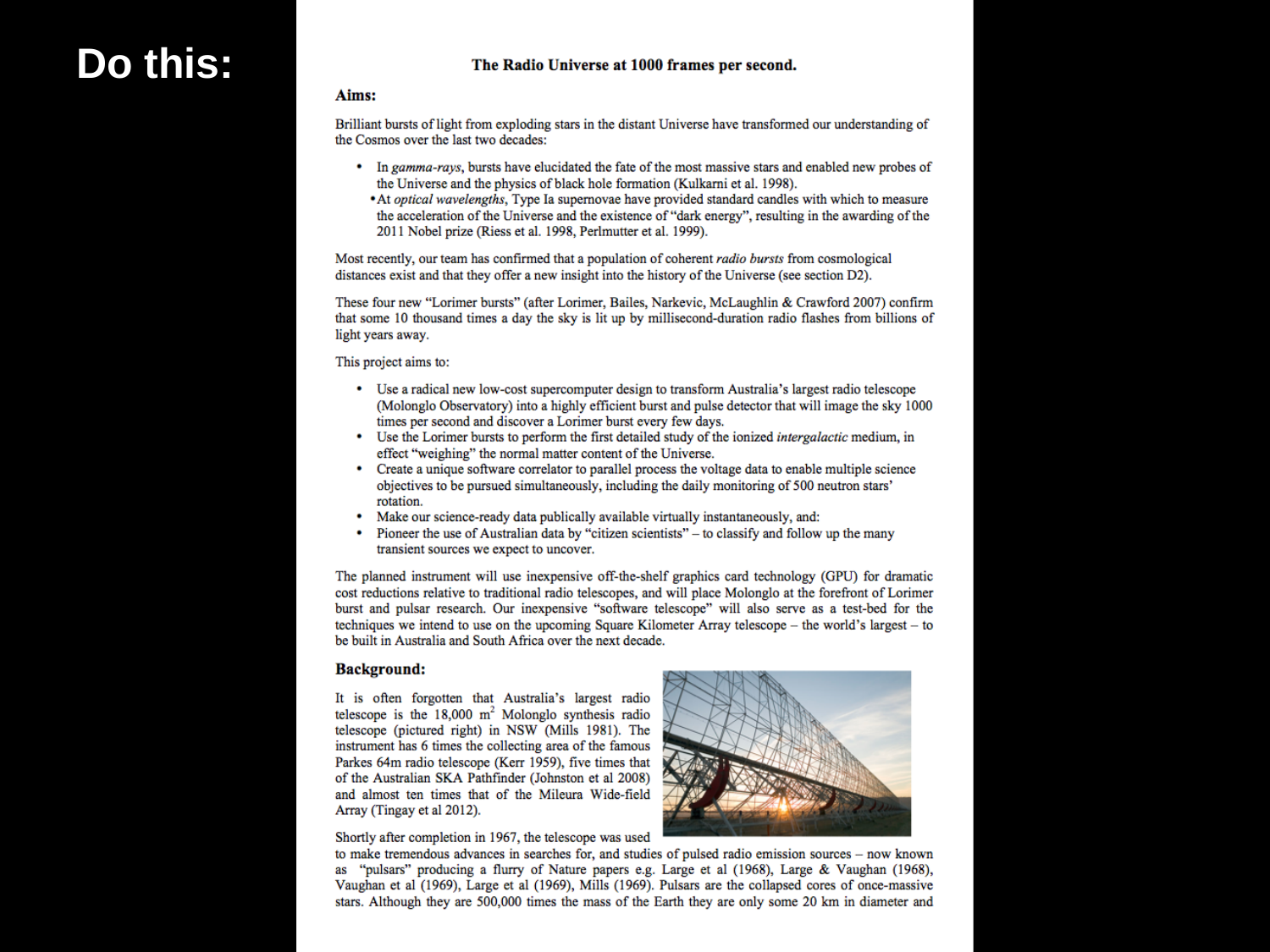### The Radio Universe at 1000 frames per second.

### Aims:

Brilliant bursts of light from exploding stars in the distant Universe have transformed our understanding of the Cosmos over the last two decades:

- In gamma-rays, bursts have elucidated the fate of the most massive stars and enabled new probes of ۰ the Universe and the physics of black hole formation (Kulkarni et al. 1998).
	- At optical wavelengths, Type Ia supernovae have provided standard candles with which to measure the acceleration of the Universe and the existence of "dark energy", resulting in the awarding of the 2011 Nobel prize (Riess et al. 1998, Perlmutter et al. 1999).

Most recently, our team has confirmed that a population of coherent *radio bursts* from cosmological distances exist and that they offer a new insight into the history of the Universe (see section D2).

These four new "Lorimer bursts" (after Lorimer, Bailes, Narkevic, McLaughlin & Crawford 2007) confirm that some 10 thousand times a day the sky is lit up by millisecond-duration radio flashes from billions of light years away.

This project aims to:

- Use a radical new low-cost supercomputer design to transform Australia's largest radio telescope (Molonglo Observatory) into a highly efficient burst and pulse detector that will image the sky 1000 times per second and discover a Lorimer burst every few days.
- $\bullet$  $\overline{1}$ effect "weighing" the normal matter content of the Universe.
- Create a unique software correlator to parallel process the voltage data to enable multiple science ٠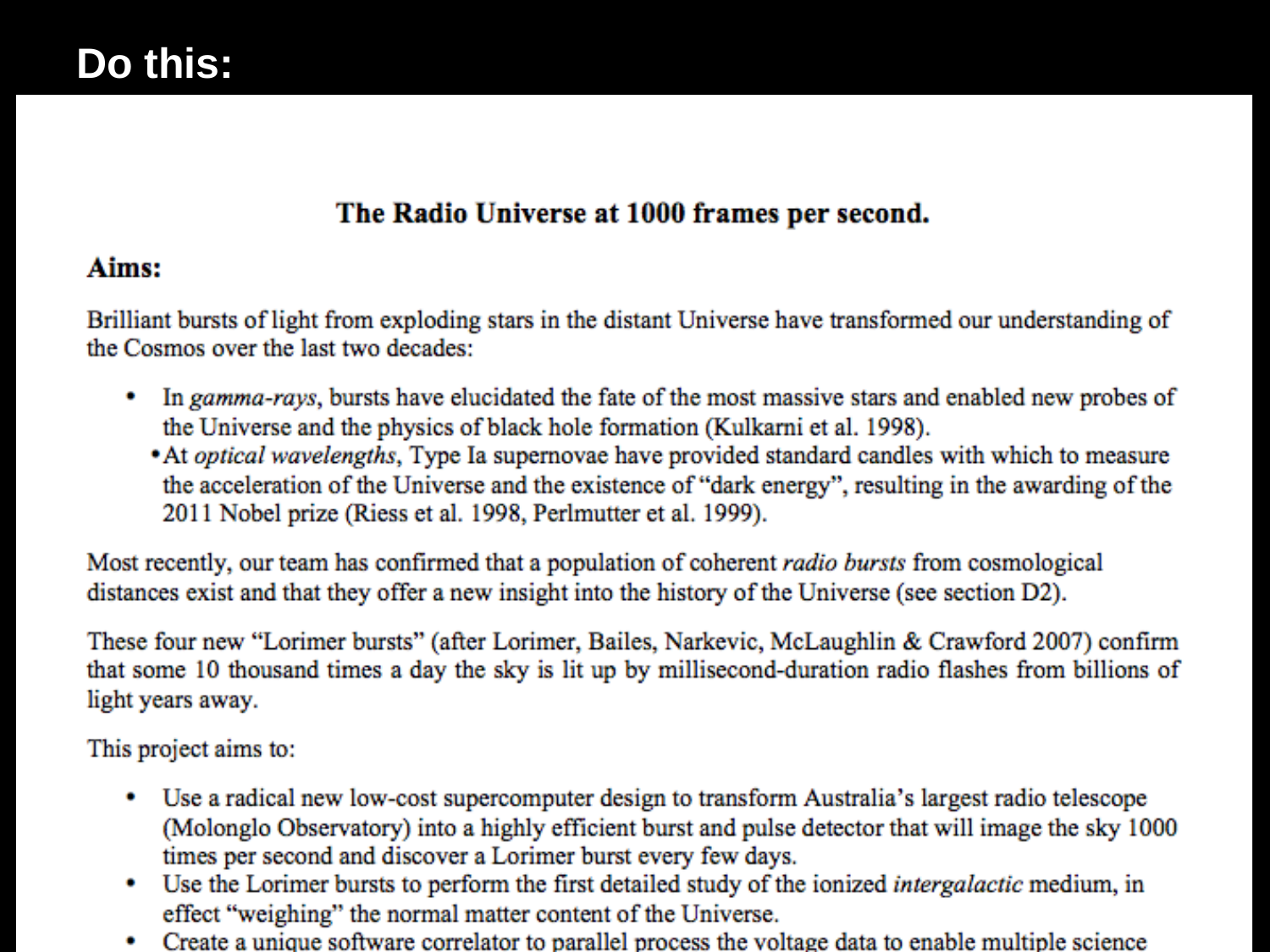Most recently, our team has confirmed that a population of coherent *radio bursts* from cosmological distances exist and that they offer a new insight into the history of the Universe (see section D2).<br>These four new "Lorimer bursts" (after Lorimer, Bailes, Narkevic, McLaughlin & Crawford 2007) confirm

that some 10 thousand times a day the sky is lit up by millisecond-duration radio flashes from billions of light years away.

This project aims to:

- Use a radical new low-cost supercomputer design to transform Australia's largest radio telescope (Molonglo Observatory) into a highly efficient burst and pulse detector that will image the sky 1000 times per second and discover a Lorimer burst every few days.
- Use the Lorimer bursts to perform the first detailed study of the ionized *intergalactic* medium, in effect "weighing" the normal matter content of the Universe.
- Create a unique software correlator to parallel process the voltage data to enable multiple science ۰ objectives to be pursued simultaneously, including the daily monitoring of 500 neutron stars' rotation.
- Make our science-ready data publically available virtually instantaneously, and: ٠
- Pioneer the use of Australian data by "citizen scientists" to classify and follow up the many ۰ transient sources we expect to uncover.

The planned instrument will use inexpensive off-the-shelf graphics card technology (GPU) for dramatic cost reductions relative to traditional radio telescopes, and will place Molonglo at the forefront of Lorimer burst and pulsar research. Our inexpensive "software telescope" will also serve as a test-bed for the techniques we intend to use on the upcoming Square Kilometer Array telescope – the world's largest – to be built in Australia and South Africa over the next decade.

### **Background:**

It is often forgotten that Australia's largest radio telescope is the  $18,000 \text{ m}^2$  Molonglo synthesis radio telescope (pictured right) in NSW (Mills 1981). The instrument has 6 times the collecting area of the famous Parkes 64m radio telescope (Kerr 1959), five times that  $\alpha$ ,  $\alpha$ ,  $\alpha$ ,  $\alpha$ ,  $\alpha$ ,  $\alpha$ ,  $\alpha$ ,  $\alpha$ ,  $\alpha$ ,  $\alpha$ ,  $\alpha$ ,  $\alpha$ ,  $\alpha$ ,  $\alpha$ ,  $\alpha$ ,  $\alpha$ ,  $\alpha$ ,  $\alpha$ ,  $\alpha$ ,  $\alpha$ ,  $\alpha$ ,  $\alpha$ ,  $\alpha$ ,  $\alpha$ ,  $\alpha$ ,  $\alpha$ ,  $\alpha$ ,  $\alpha$ ,  $\alpha$ ,  $\alpha$ ,  $\alpha$ ,  $\alpha$ ,  $\alpha$ ,  $\alpha$ ,  $\alpha$ ,  $\alpha$ ,  $\alpha$ ,

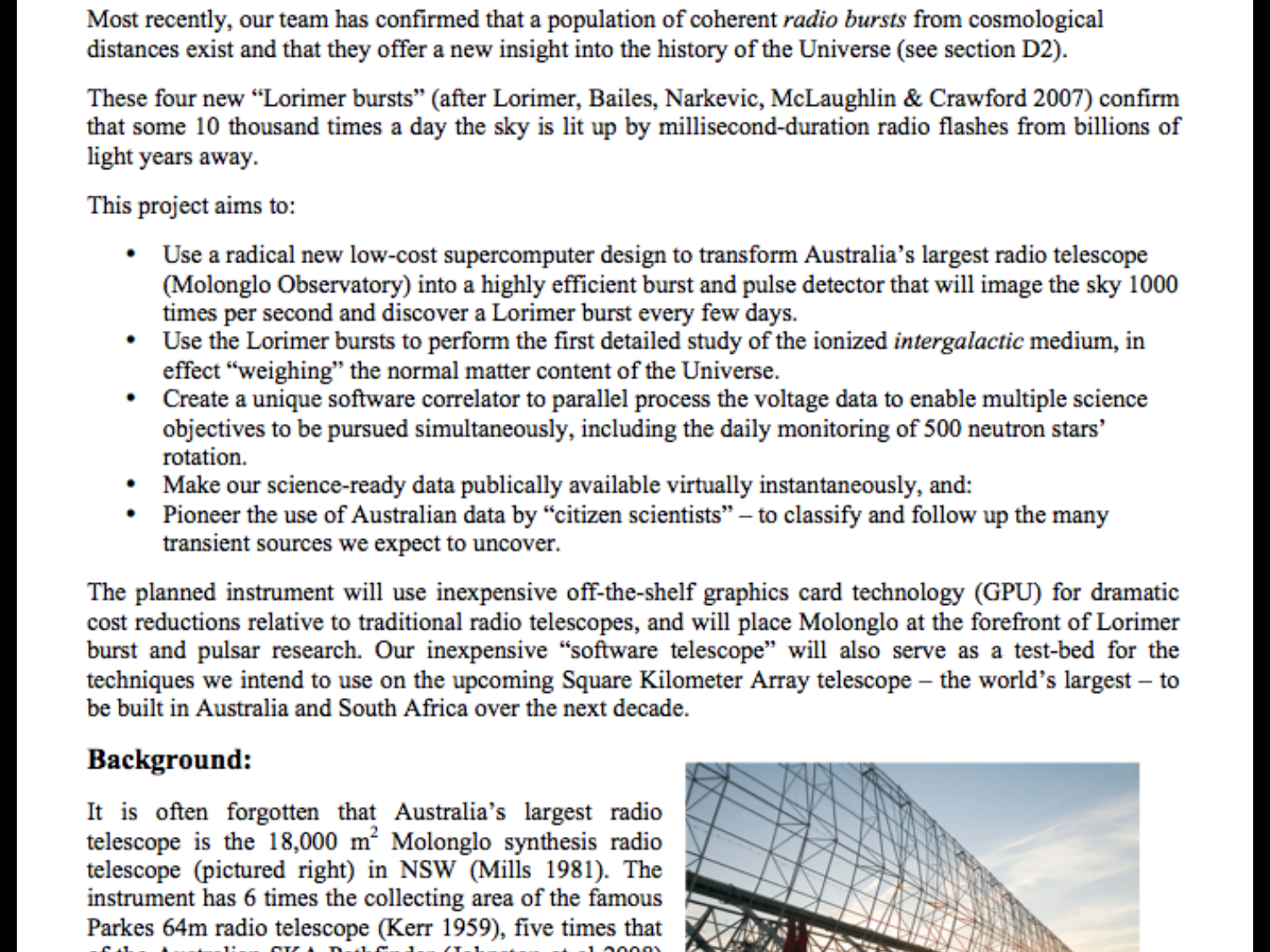# **Part A.**

A1. Admin org name:

Swinburne University of Technology

A2. Title:

*Make sure not something the minister will kill.*

- Technical and Fundamental good
	- Cute or cheeky BAD
	- Too specialised BAD

A3 Personnel: Automatic A4 Organisation: Automatic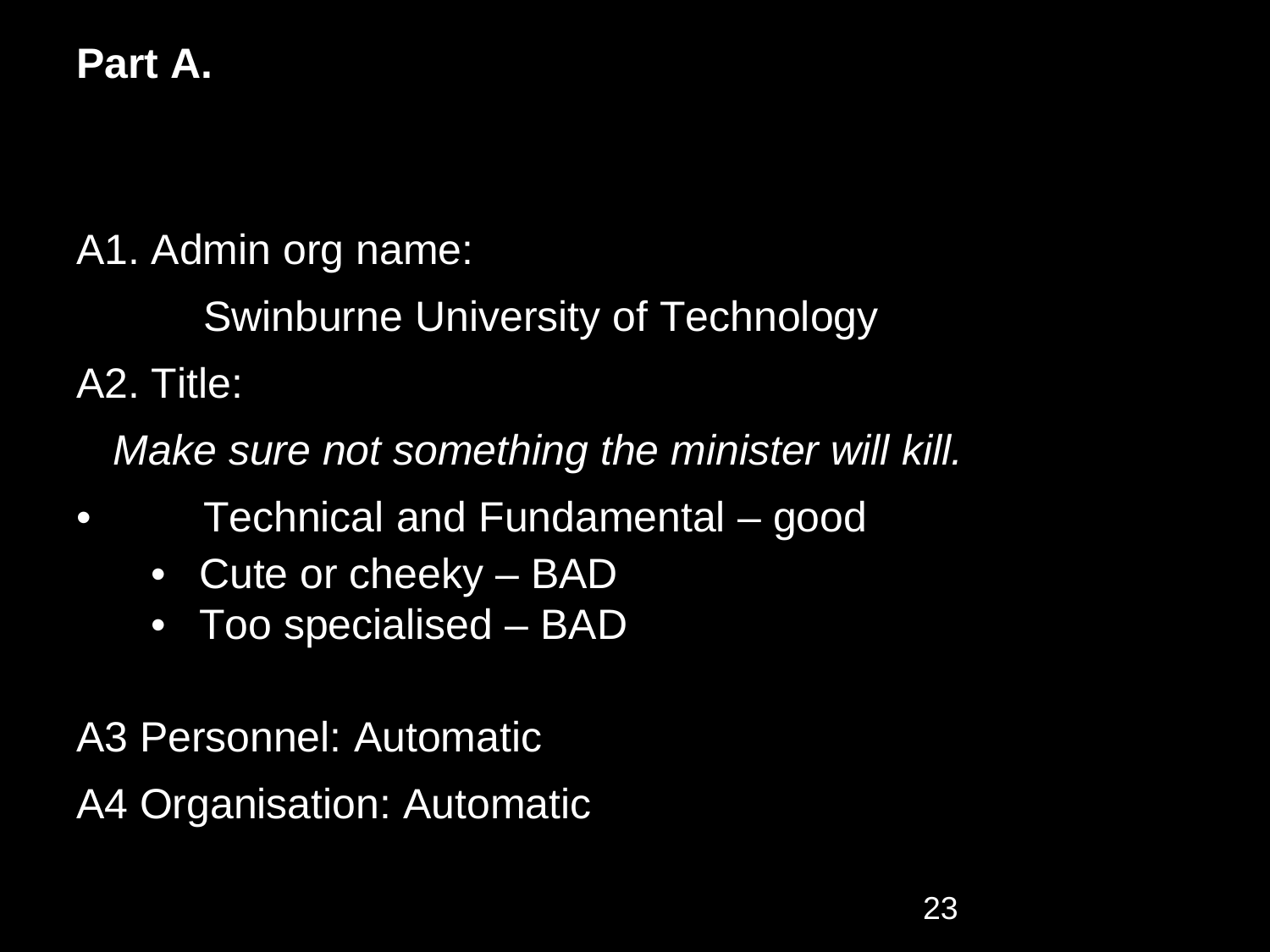### **Part A continued.**

- A5 Summary (750 words)
	- Make it understandable by non-discipline experts.
	- Avoid acronyms.
	- Make the minister like it.
	- This bit requires some crafting some assessors have already made there mind up by here!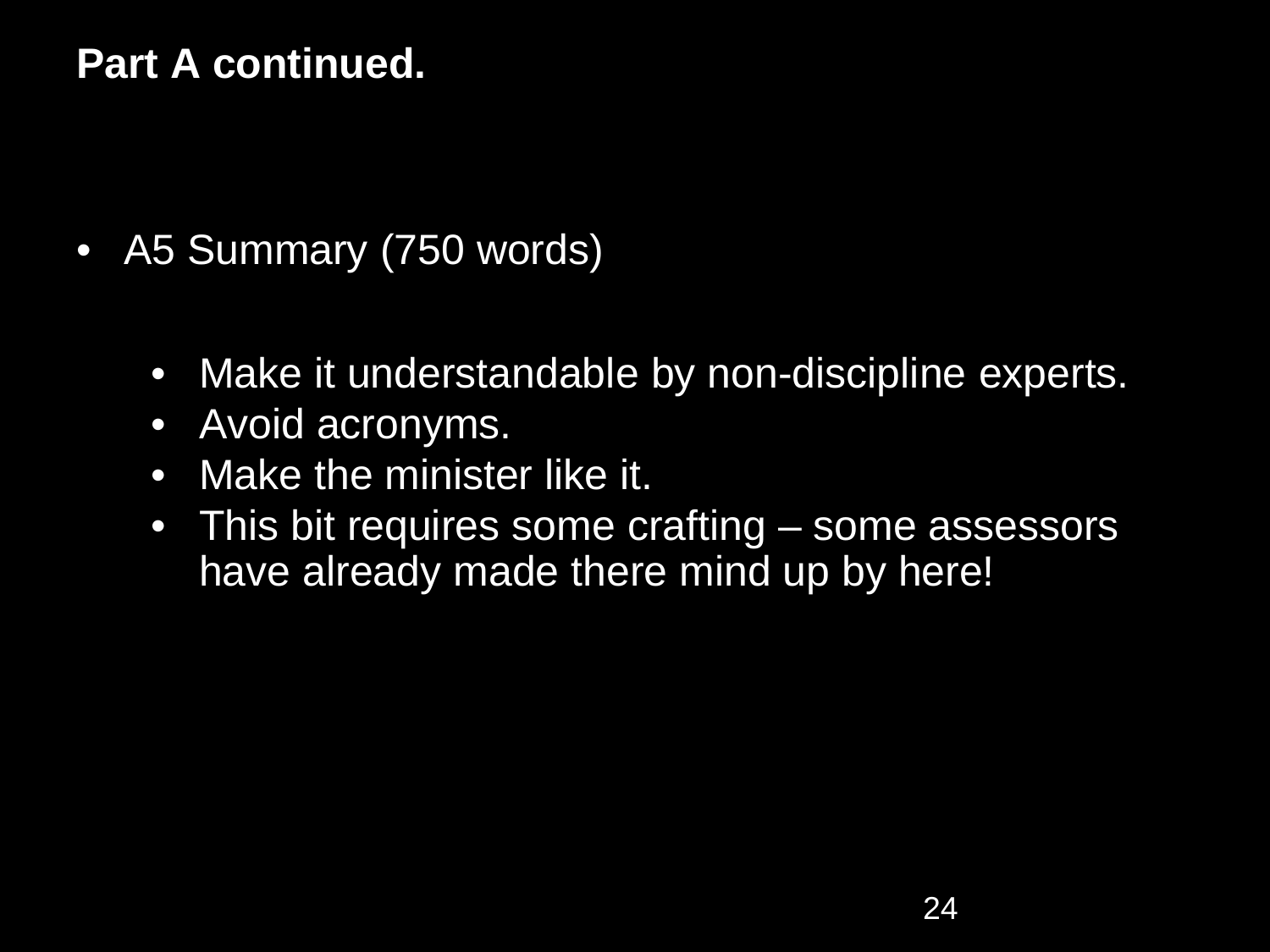### **Part A continued**

- Part A6 Public release
	- IMPORTANT!
	- Some assessors understand this better than A5.
	- It will go public and appear in shock-jock headlines.
		- Scientific
		- Radical
		- Element of risk but high gain science
	- A7 Impact statement (~75 words)
		- Has to sound like it will have an impact.
		- Avoid "constrain models"!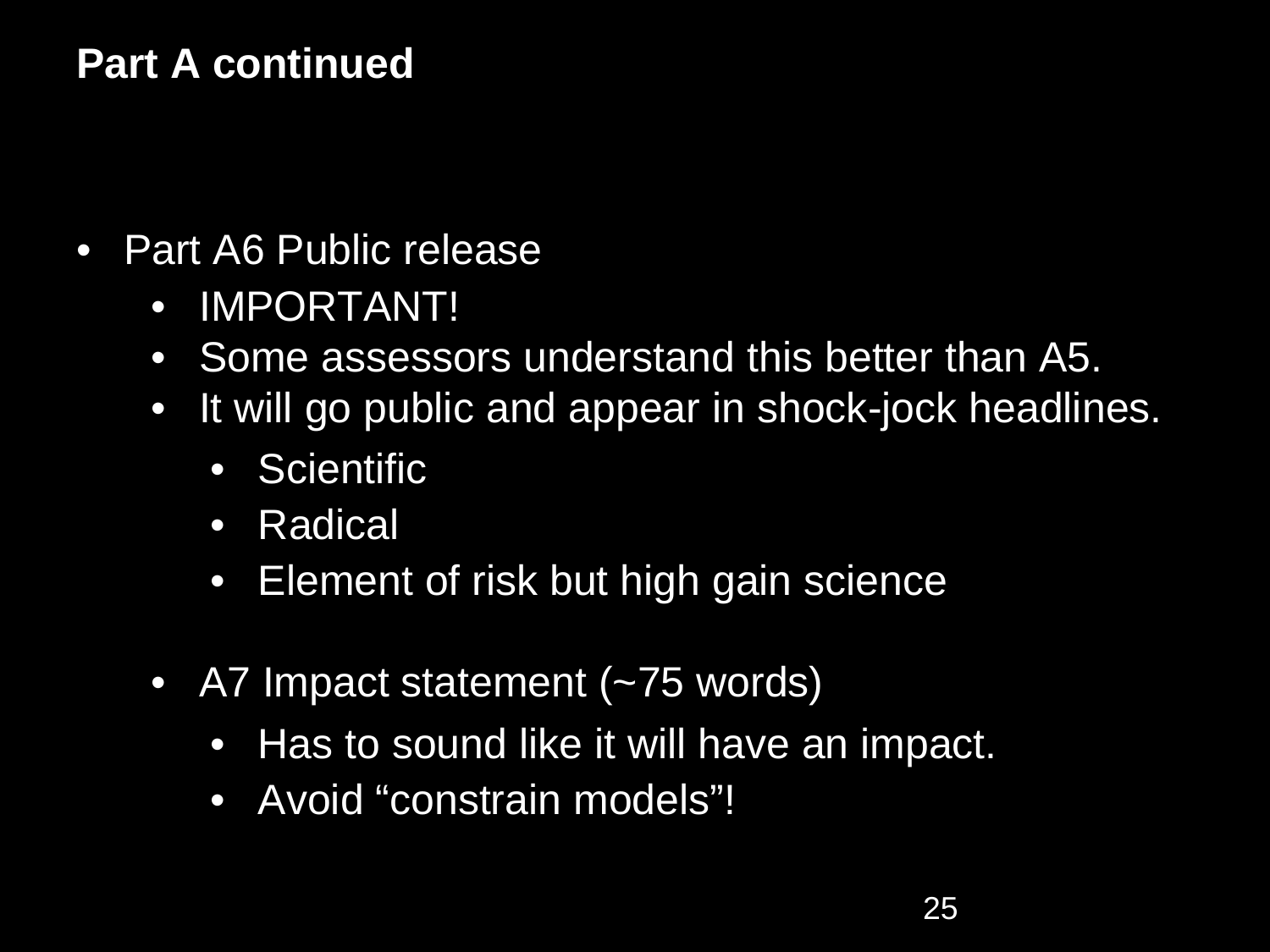### **B1: Strategic research priorities**

Include if true but don't otherwise.

Not sure how important/unimportant this really is?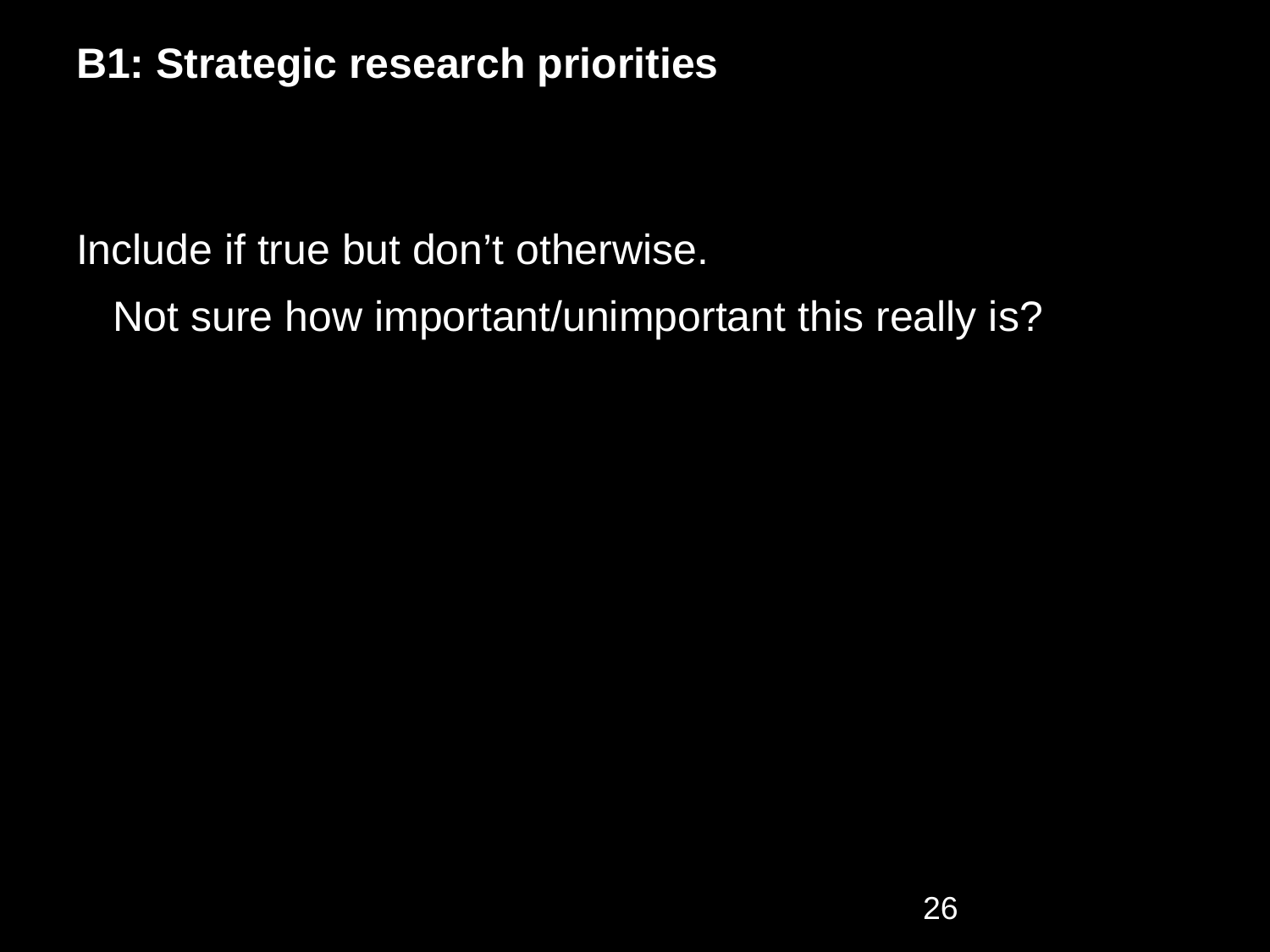## **B2: National Research Capacity**

Better be true!

B3 Targeted research area

• Be careful as might end up with assessors who think it isn't!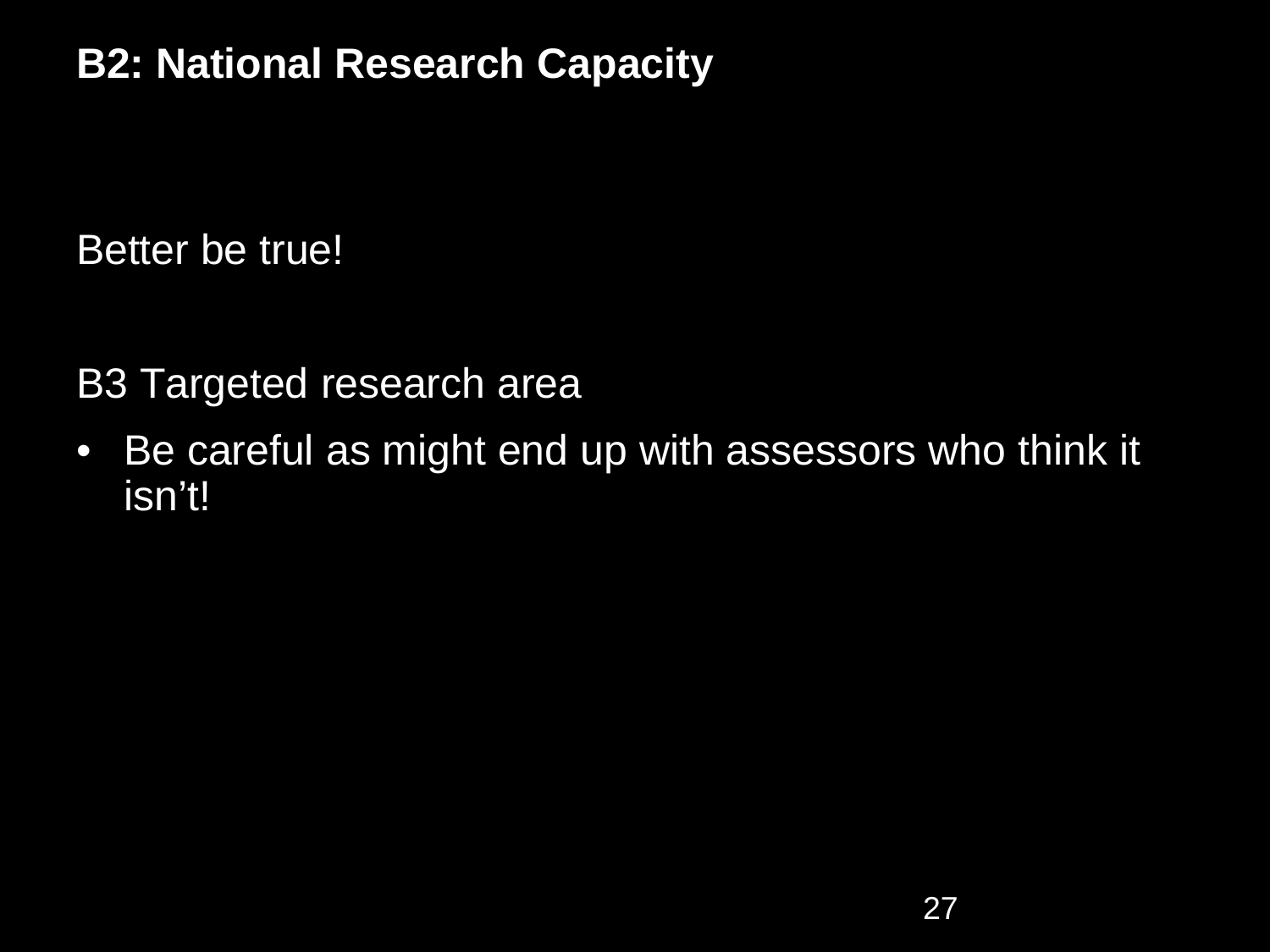### **B4: FOR Codes**

These determine your assessors!

B5 SEO Objective: Relatively unimportant I think.

B6 Keywords:

Choose carefully – it will go to assessors based upon these.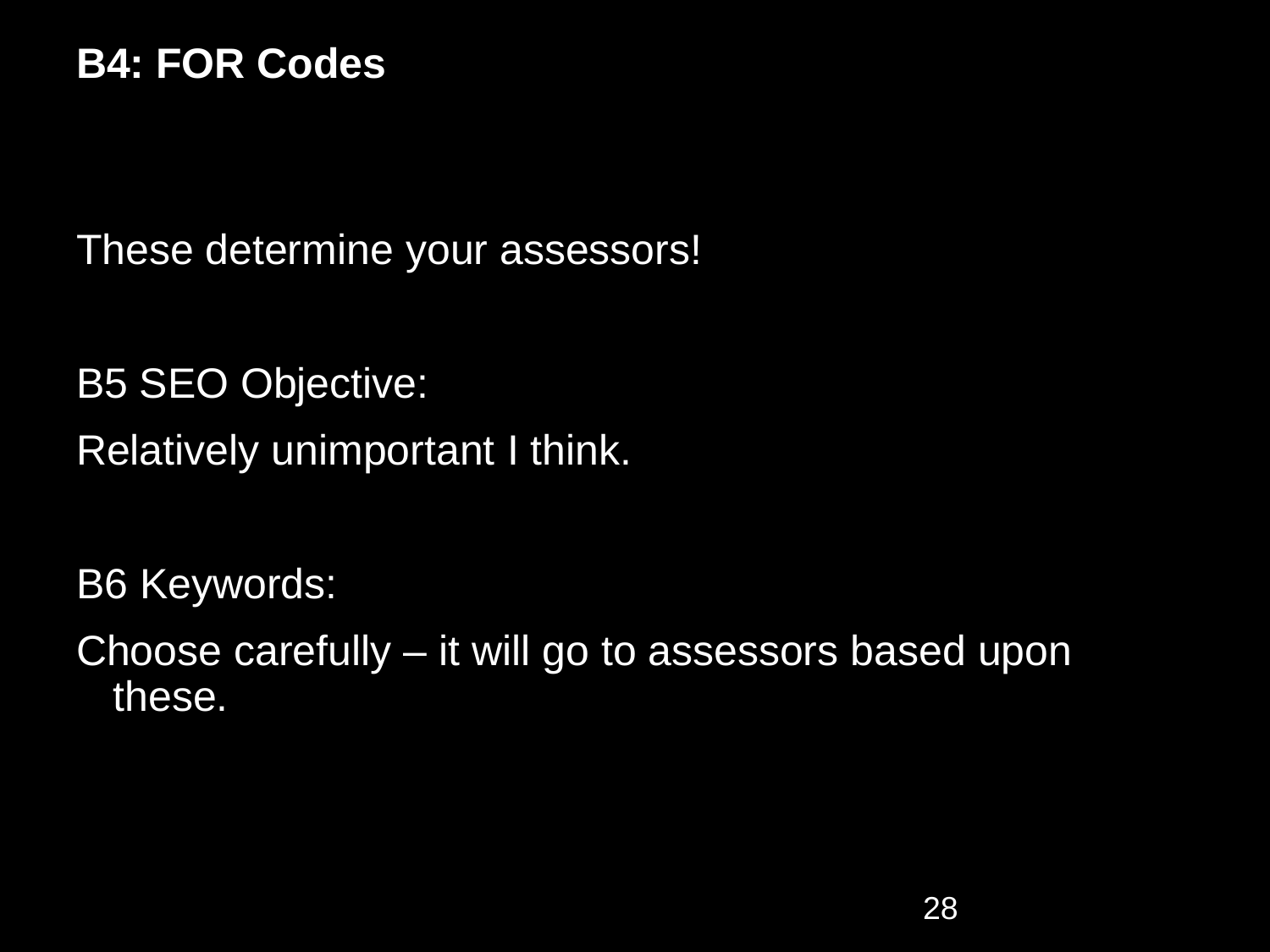### **B7: International Collaboration**

The department loves China and maybe India!

If you use people in these countries make sure they are \*REALLY GOOD\* or have access to \*REALLY GOOD\* toys.

Avoid collaborators who are not very senior/good, countries renowned for dodgy/crap science.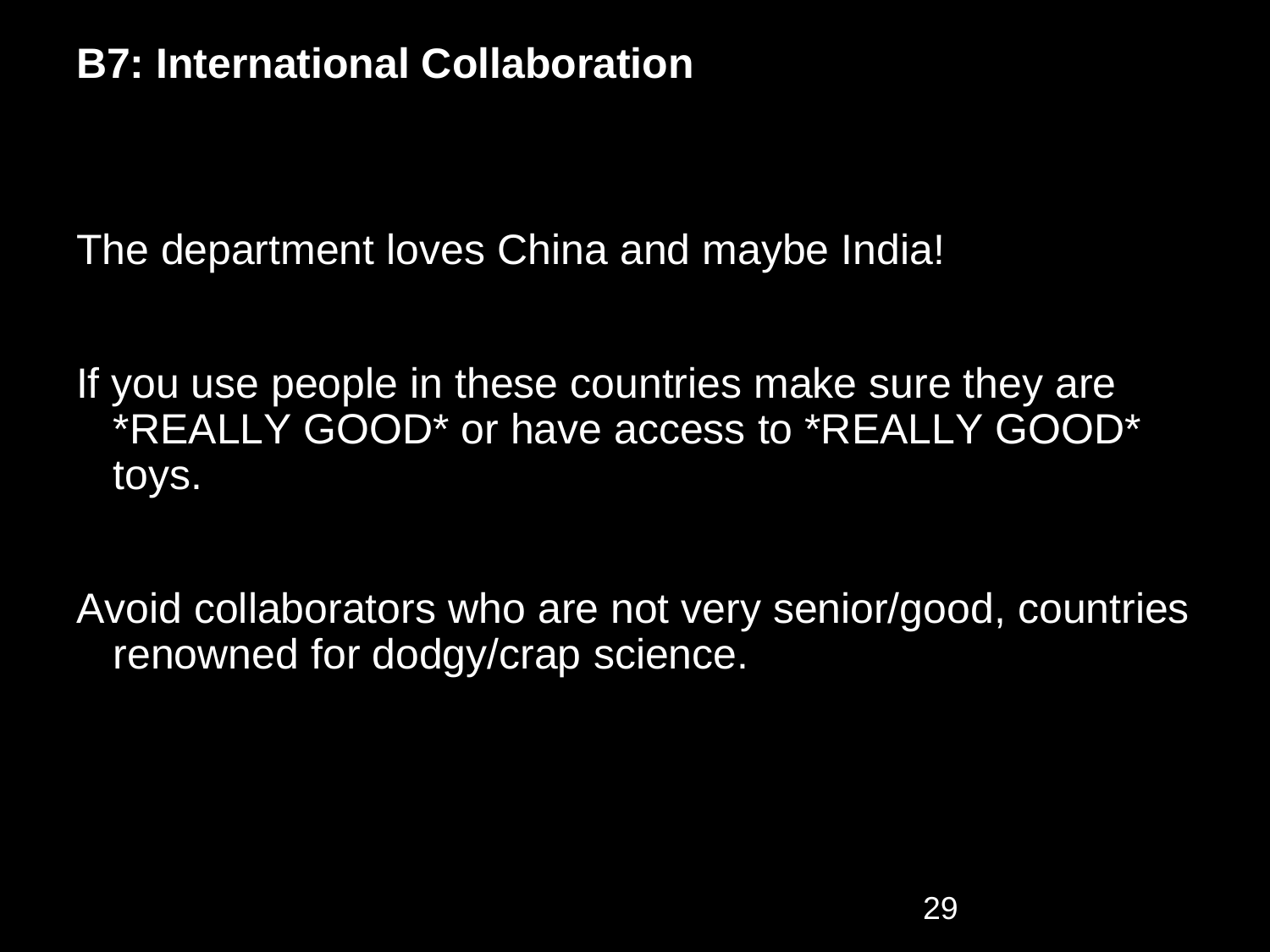### **B8: Organisations**

Only include very good ones.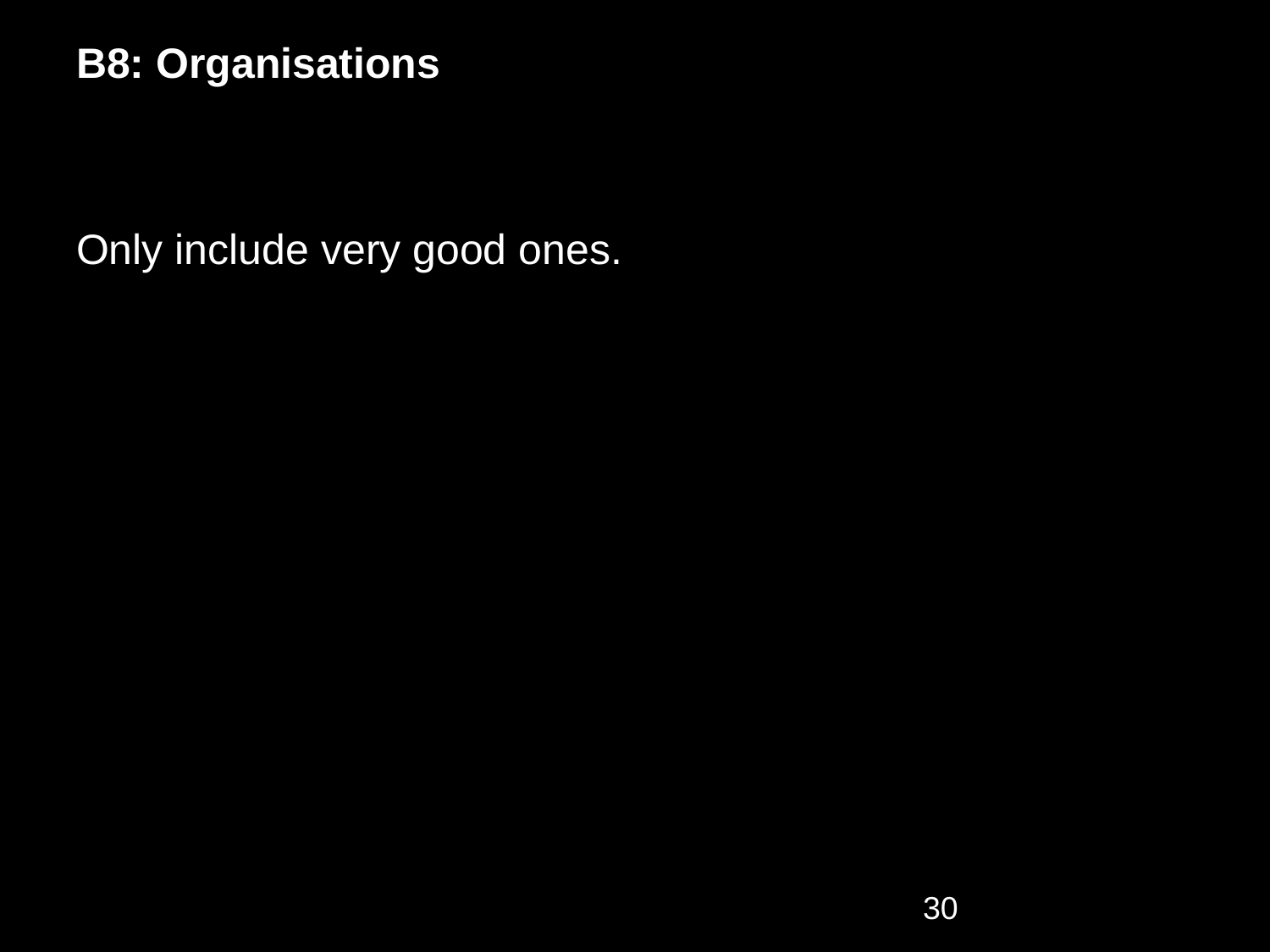# **C1: Career and Opportunities**

Last five years.

- Don't sound like a victim!
- Be positive, positive, positive!
- Include only significant career interruptions
	- Babies are good!
	- Avoid tales of depression.
	- Avoid experiments that failed.
	- Avoid everyday things that happen to everyone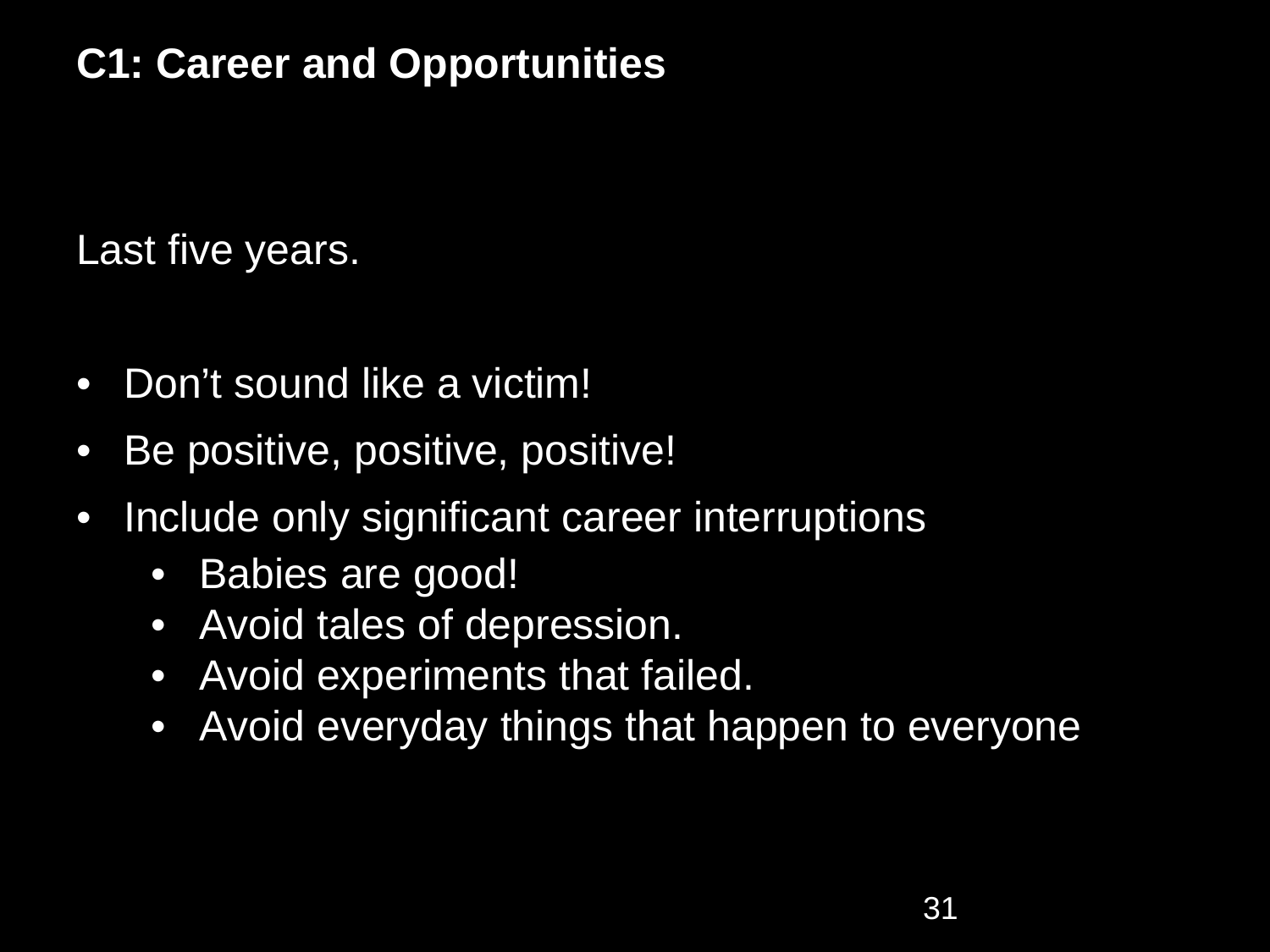## **C1: Career and Opportunities**

Last five years.

Tell a "beautiful story" of your career. Make the assessor feel like due to their wisdom and benevolence they can complete it!

Talk about your Nobel-prize winning supervisors, your peers, talk up the Australian community.

Be chronological, ends up with you as a Future Fellow then academic/researcher. Make the FF a logical next step.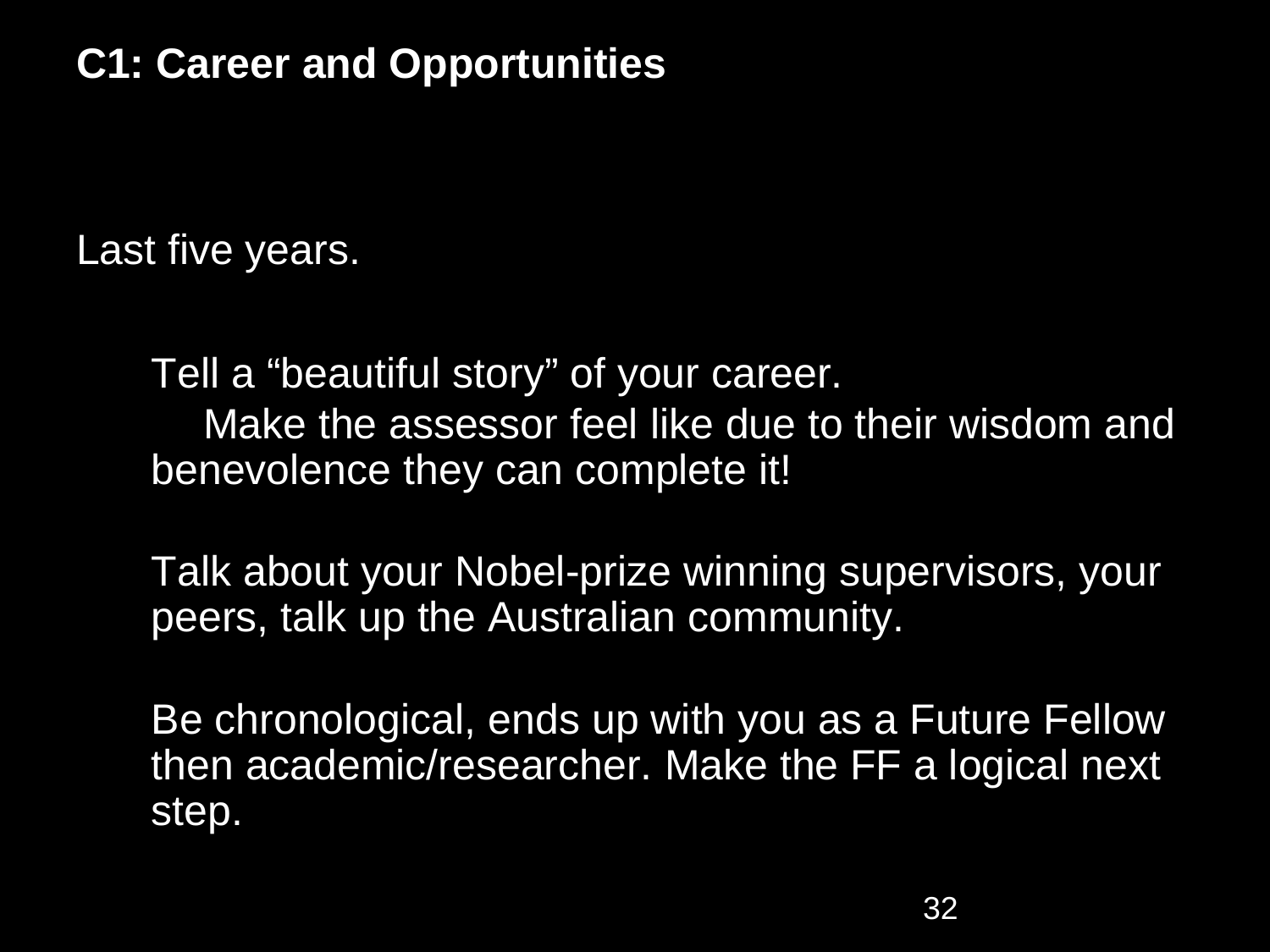Provide and explain:

ii. The research opportunities that you have had in the context of your employment i. The number of years since you graduated with your highest educational qualification; situation, the research component of your employment conditions, and any unemployment or part-time employment you may have had; iii. Whether you are a research-only, teaching and research, teaching-only, teaching and administration, research and administration, or administration-only academic, giving any additional information (for example, part-time status) needed to understand your situation. Give an indication of what percentage of time you have spent over the last five years in those roles;

iv. Any career interruptions you have had for childbirth, carer's responsibility, misadventure,

or debilitating illness;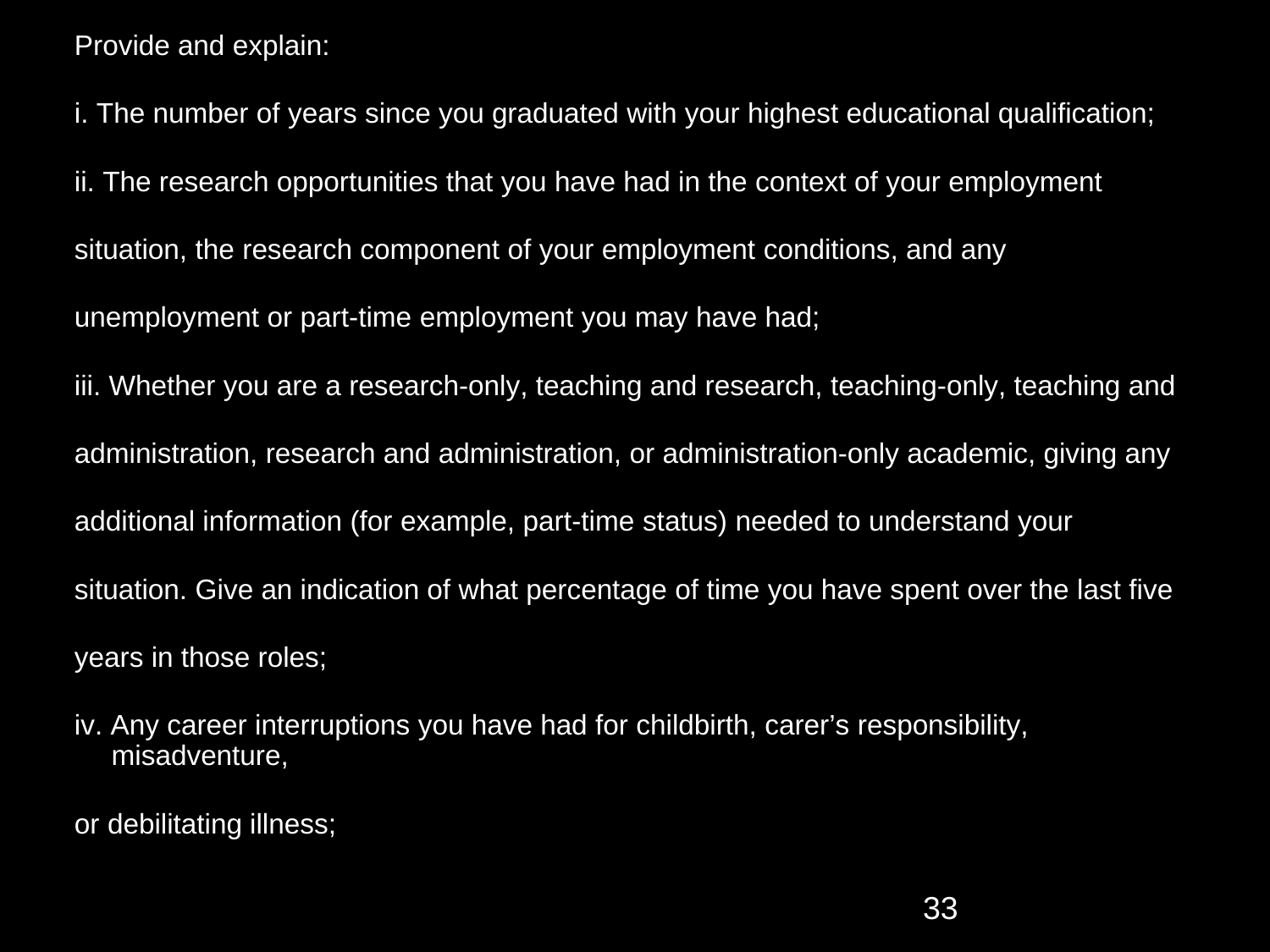Provide and explain:

v. The research mentoring and research facilities available to you; and

vi. Any other aspects of your career or opportunities for research that are relevant to assessment and that have not been detailed elsewhere in this Proposal (for example, any circumstances that may have slowed down your research and publications) or affected the time you have had to conduct and publish your research.

Note: 'over the last 5 years' is defined as from 1 January 2009 onwards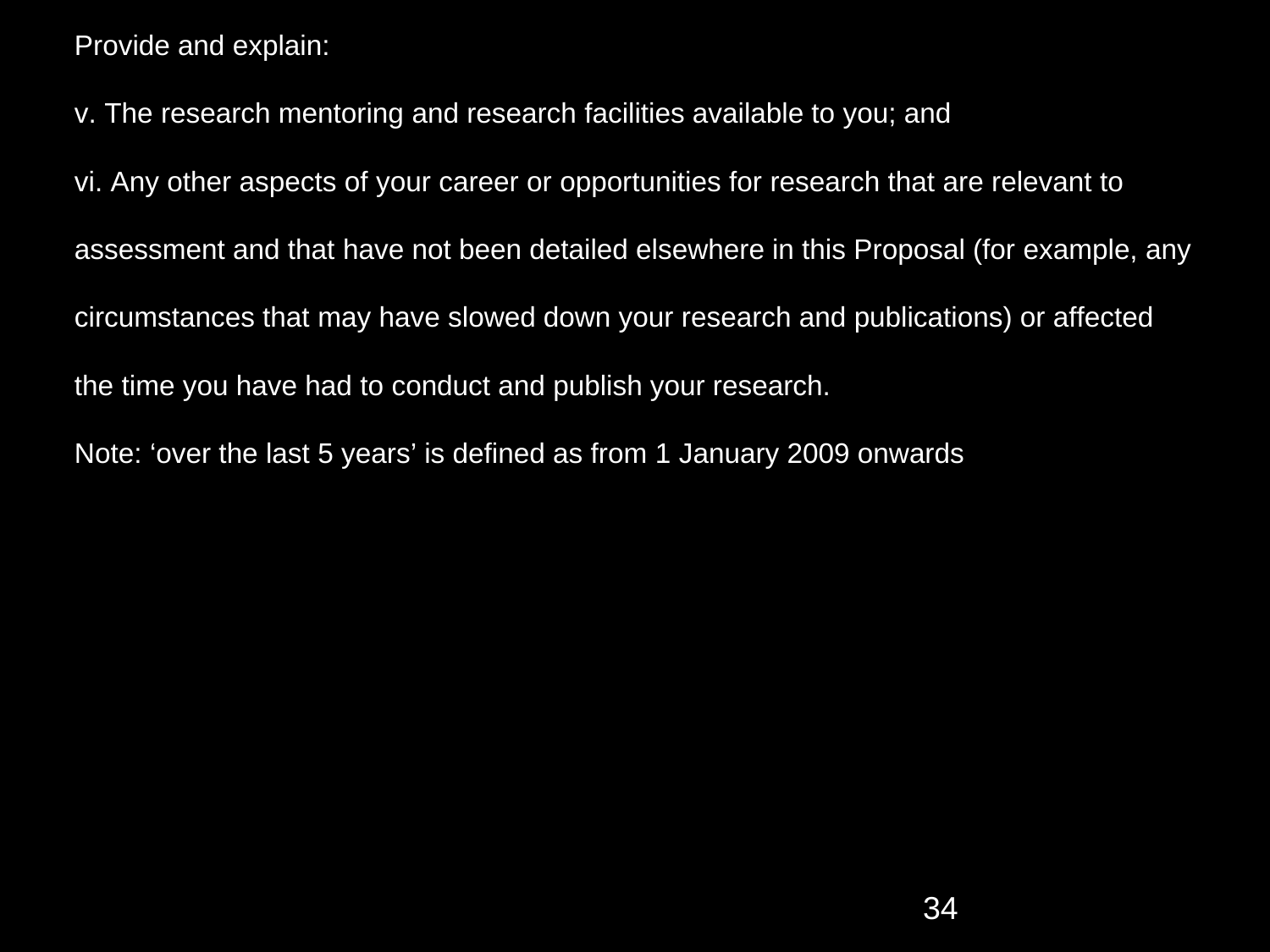### **C2: Publications**

Present nicely.

Bold face your position.

Use et al.s if there are a gazillion authors.

Johnston, Kramer, **Bailes**, + 200 others.

Asterisk most of them.

Mention how many citations if significant.

Maybe reverse-order with numbering to show how many?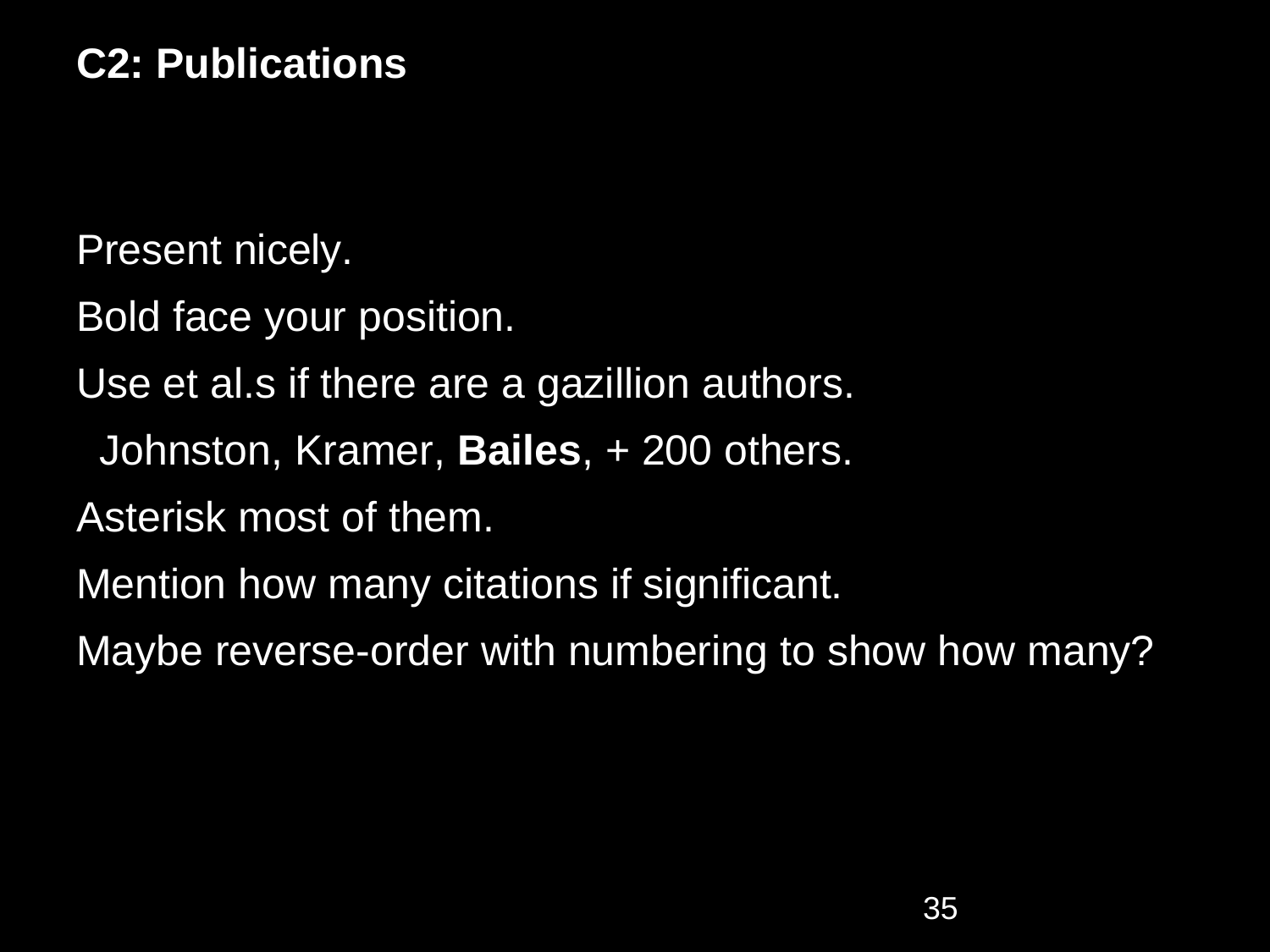Look up citation metrics to help choose.

Make sure at least a couple are very recent.

- List in reverse chronological order.
- Stress your role (if allowed) in italics.

Make it clear that you are "significant" in the field because of these publications.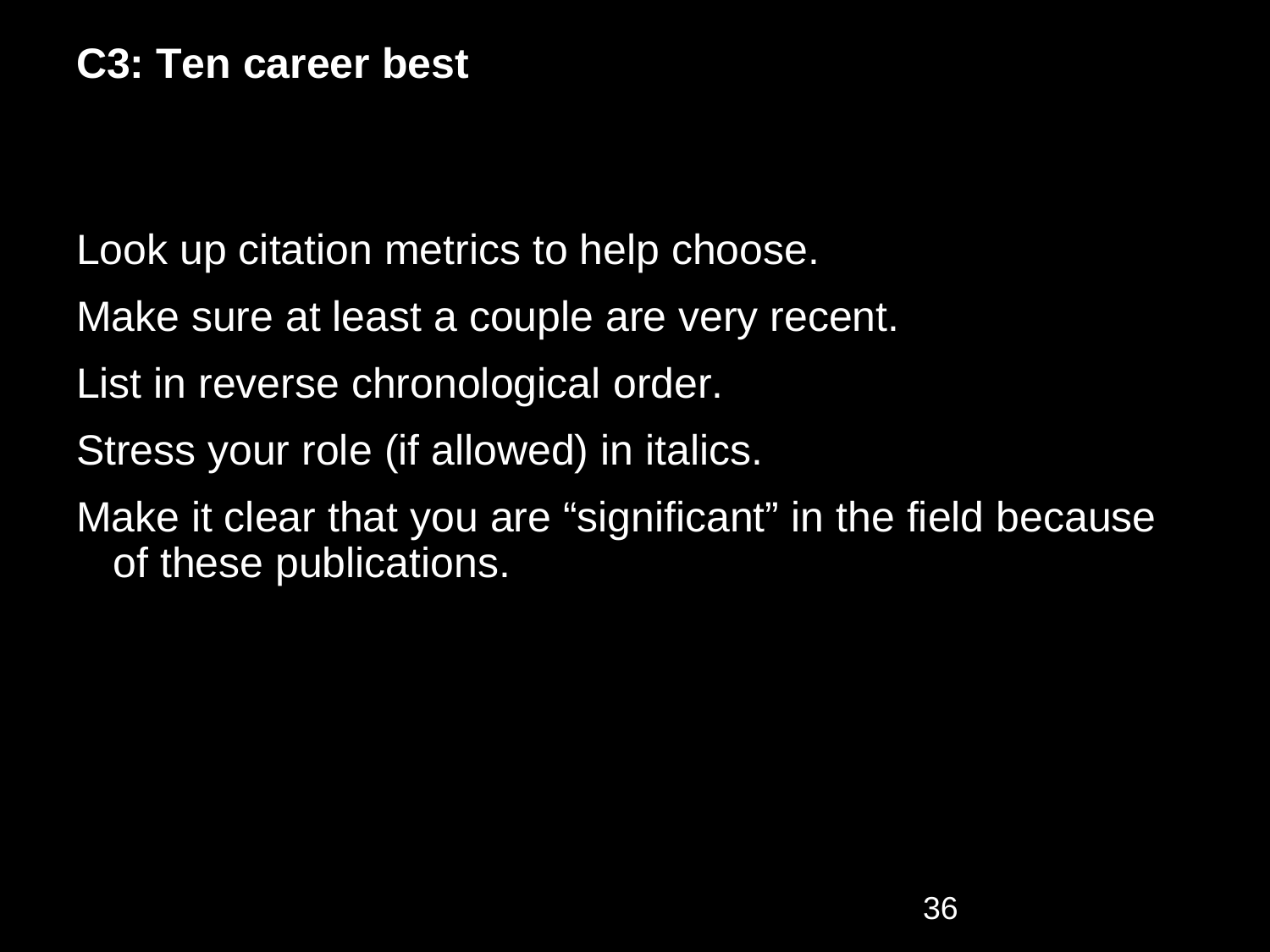### **C4: Most significant contributions**

Should be based upon publications.

Externally verified metric of contribution.

- Add any prizes you won because of these contributions, or prestigious fellowships/honours.
- Avoid repeating what was in C1. Repetition annoys referees.
- Don't cram everything together. The referee doesn't want to read this any more than you want to write it.
- Make it sound like you are not just starting in this field and that it is a logical extension to your skillset and training.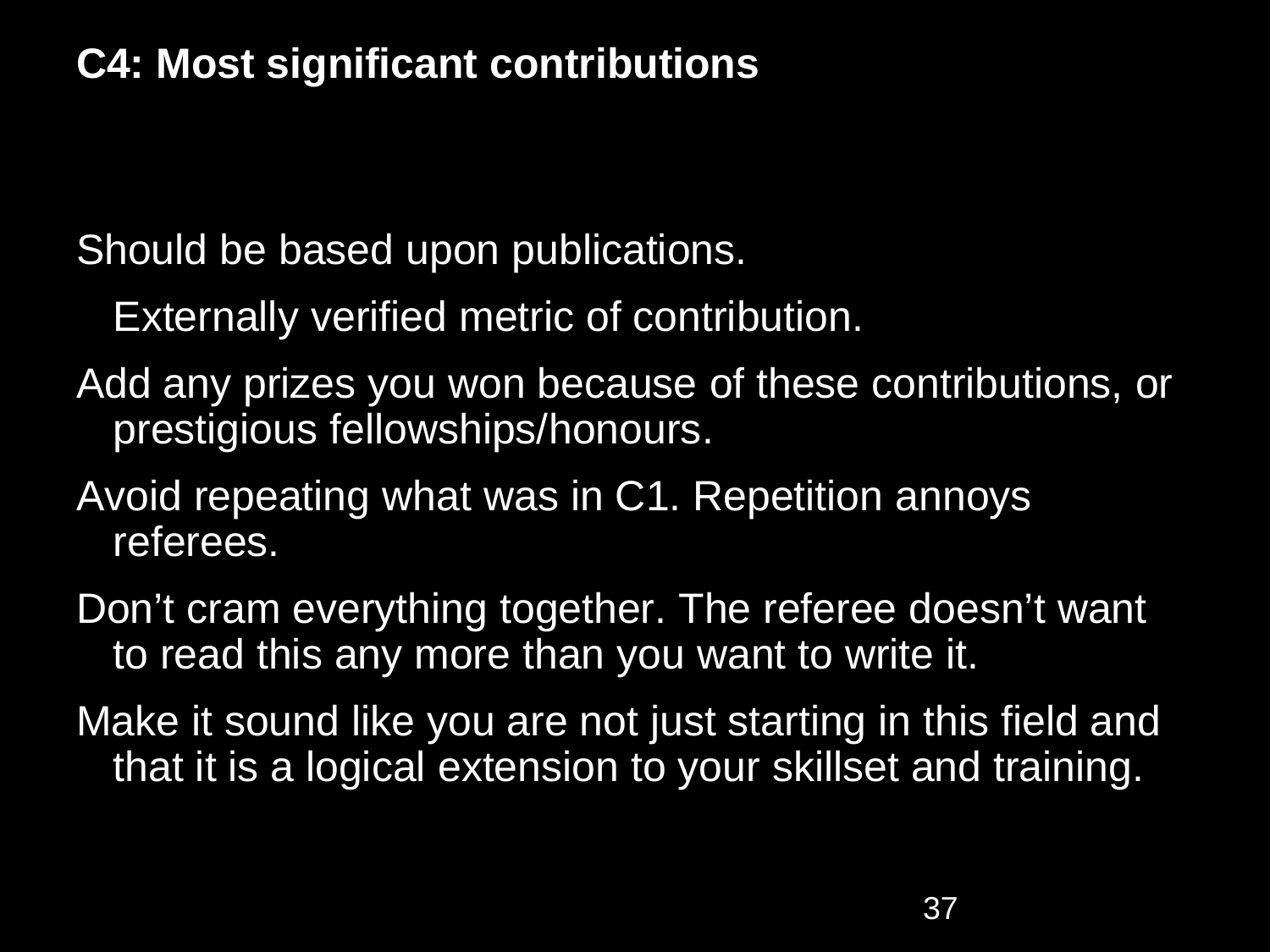### **C5: Evidence of high quality innovation and national and international standing!**

Should be based upon publications.

Externally verified metric of contribution.

- Give examples of projects that resulted in high impact papers.
- Give examples of your ideas, not your supervisor's.
- List international conferences/workshops.
- Everyone referees papers, don't act like a hero just because you do too.
- Make it clear you CONTRIBUTE BACK TO THE COMMUNITY. Time assignment committees etc etc.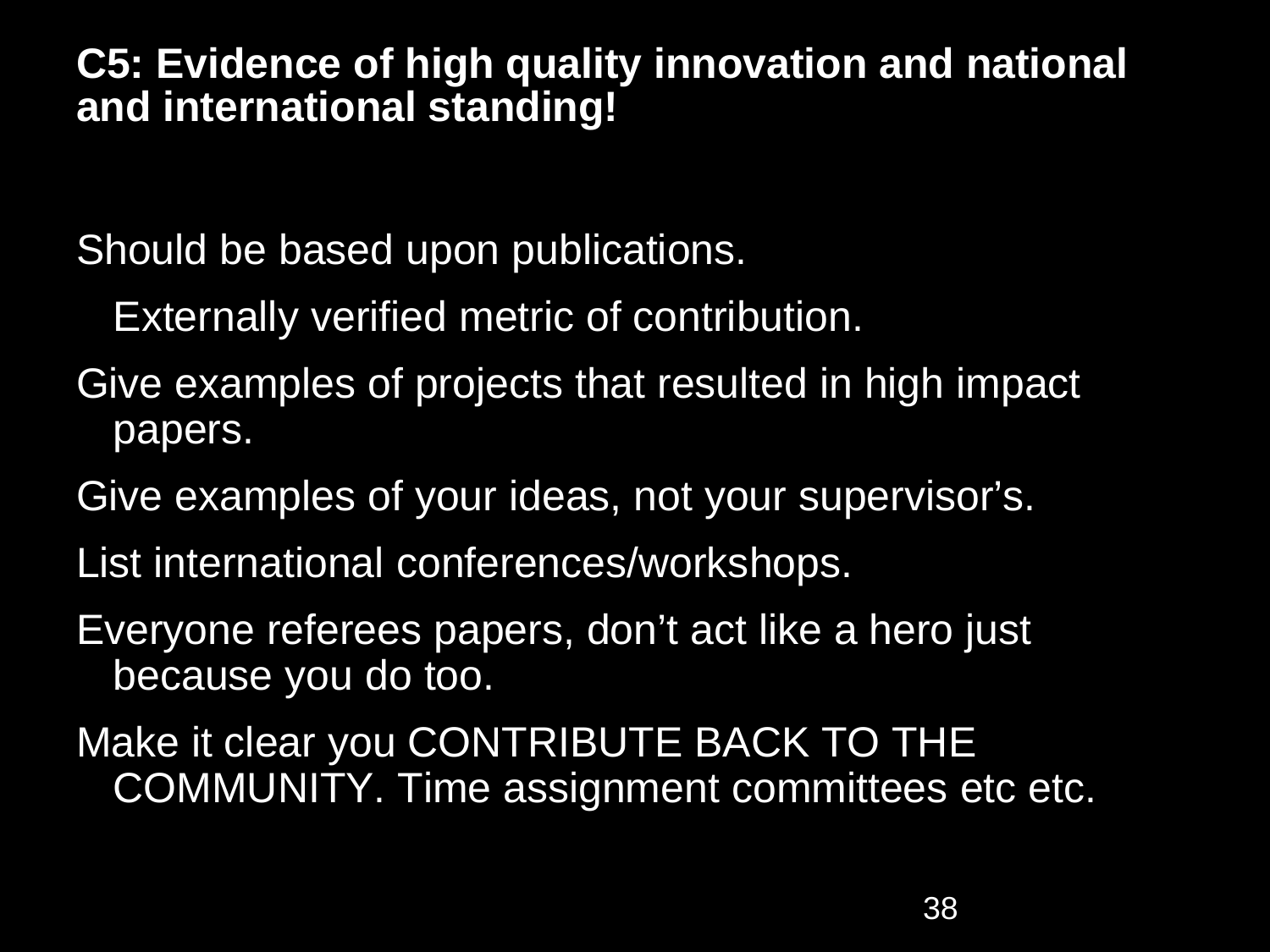### **C6 Collaborations across industry/research institutions and other disciplines.**

Don't make stuff up.

Think laterally.

If you are sitting in your office working on your own perhaps an FF is not for you?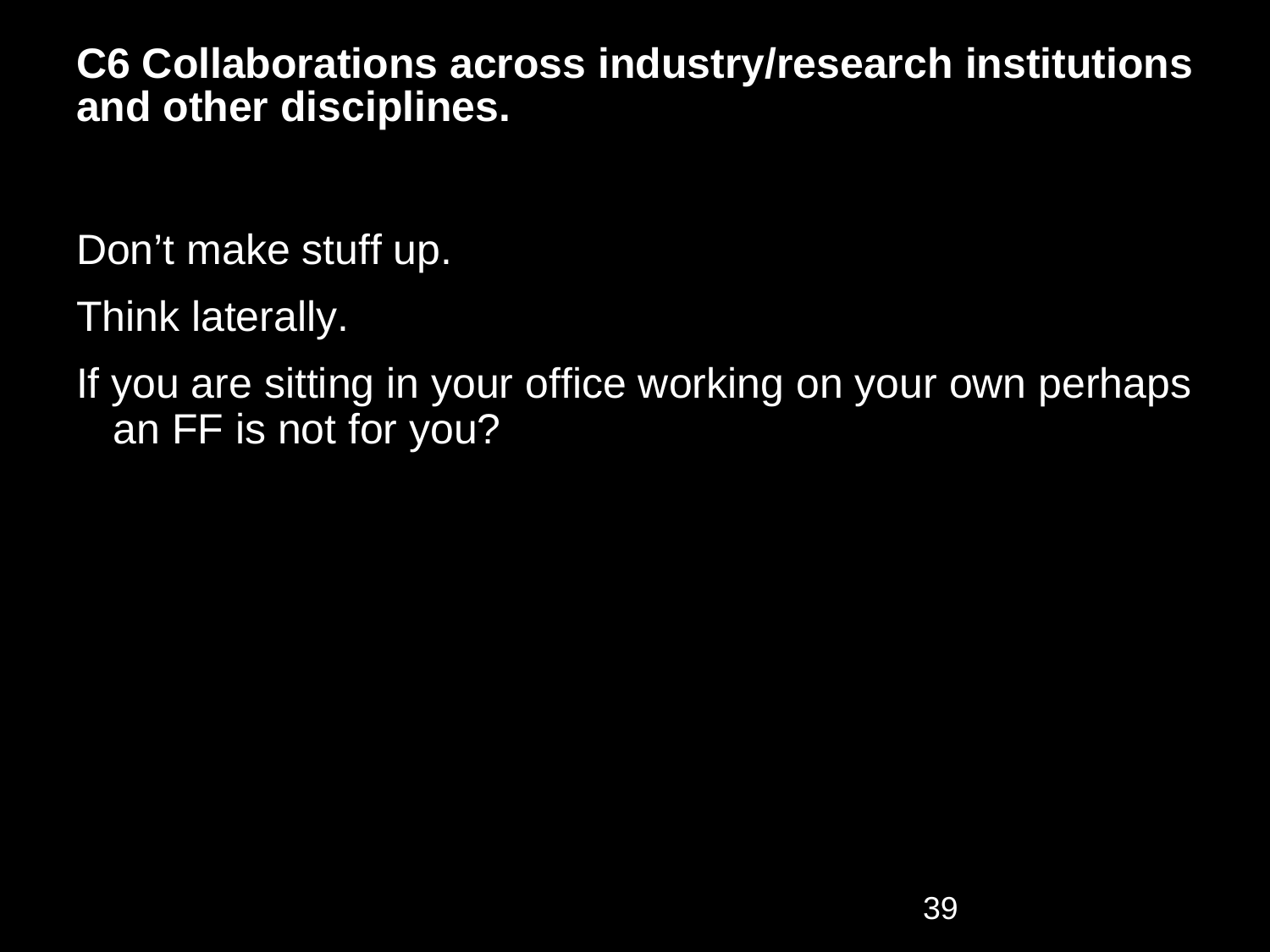## **D1 The project Description!**

This is really important.

Should be pleasant to read and look nice!

Keep in mind the final panel will include non-astronomers too!

Should say very early on what the hell you are trying to do in plain language, preferably with bullet points.

- Include diagrams and figures with legible fonts/sizes.
- Use the discipline norm for referencing.
- Ensure you refer to yourself on page one.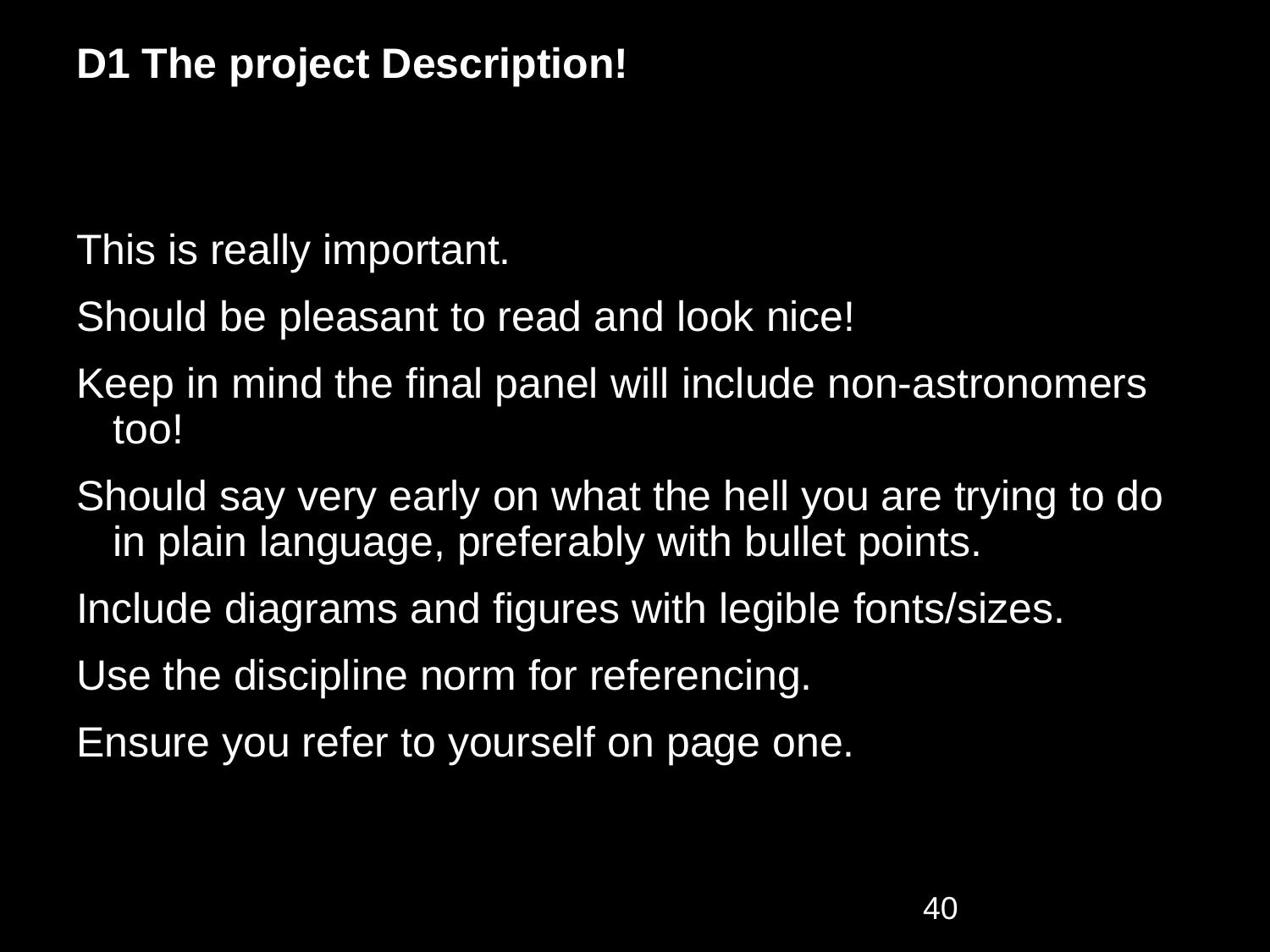### **D2 References**

Hopefully you will appear in them.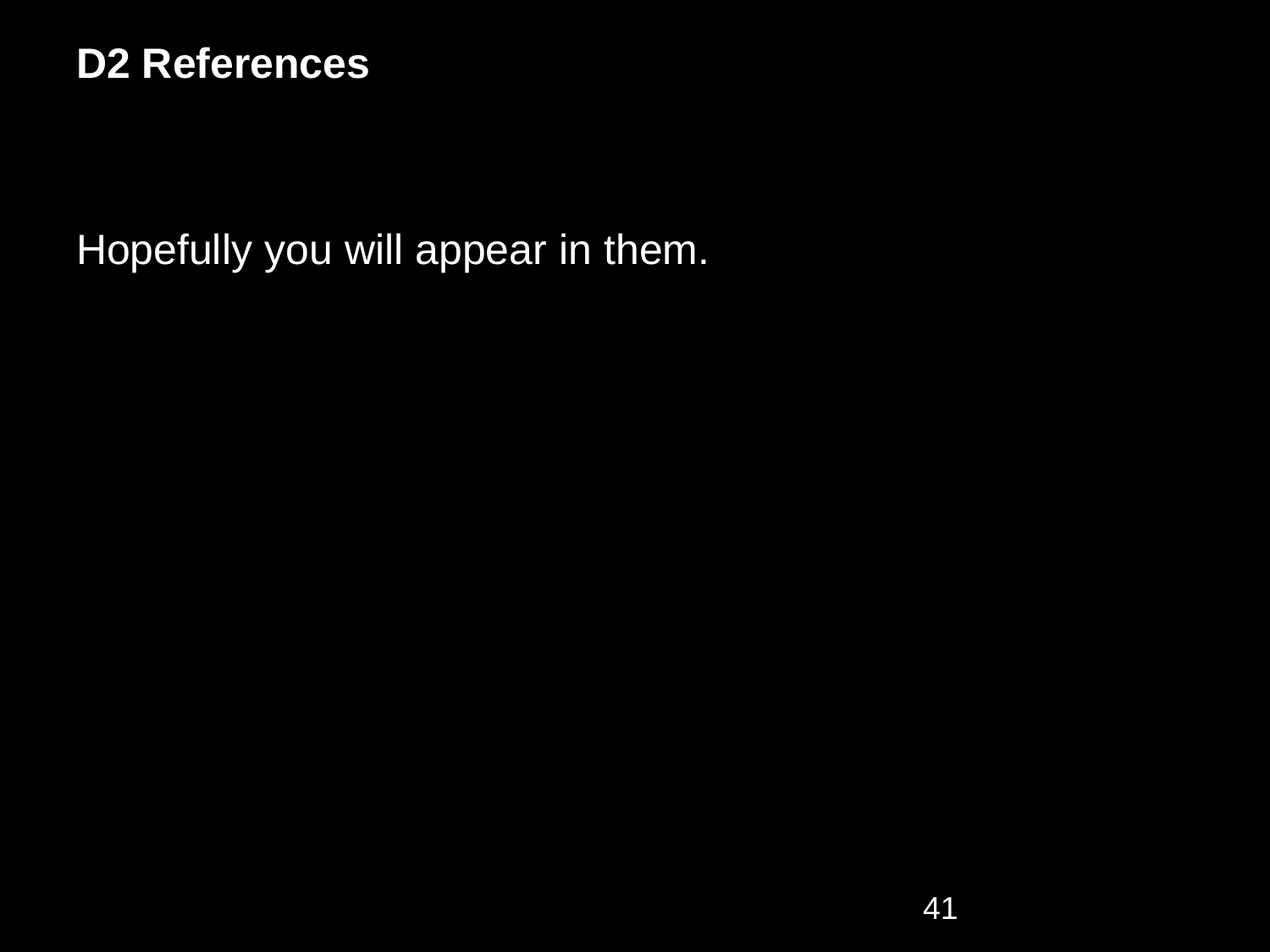### **D3 Strategic Statement**

Help us:

Provide a paragraph as to why you are so great. Provide a paragraph about the environment.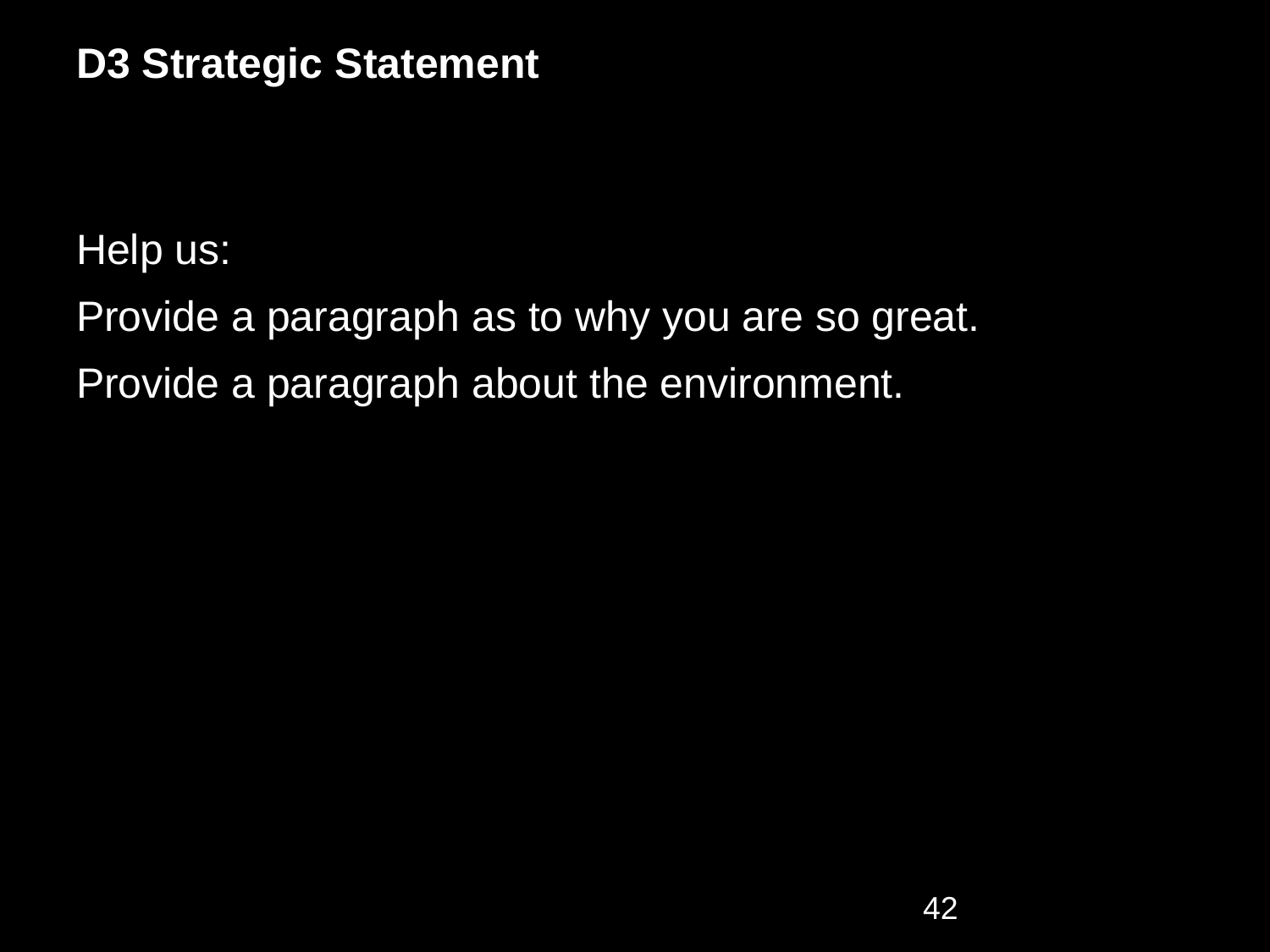### **D4 Medical eligibility.**

Make it sound like you aren't cheating.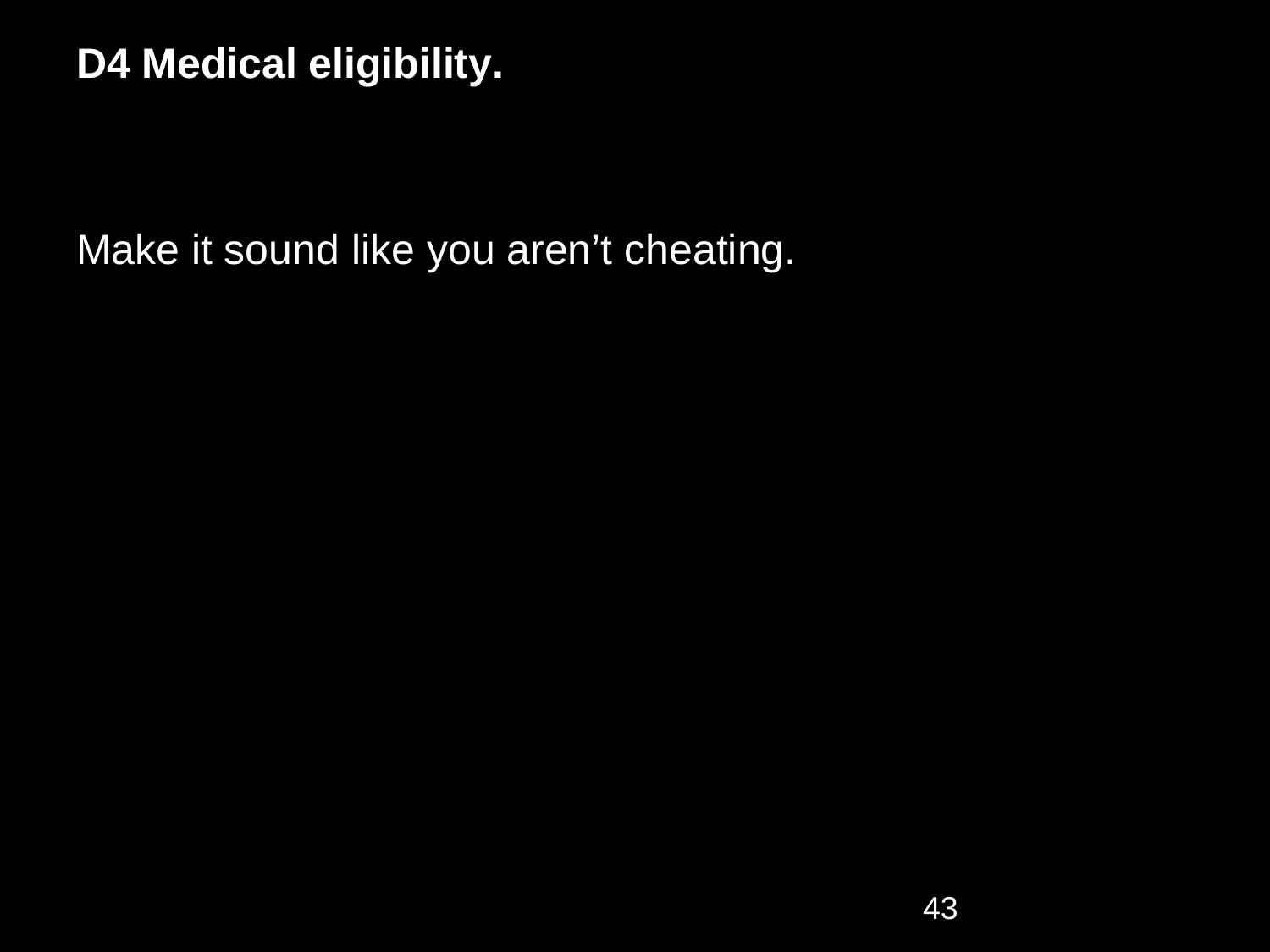# **E1 Budget**

 $N<sub>0</sub>$  roughly No round numbers!

Sometimes you get 99% of what you ask for – so ask for everything!

Other projects will cut you ruthlessly! Protect the fortress! Justify everything. Don't use round numbers: Workstation: 10K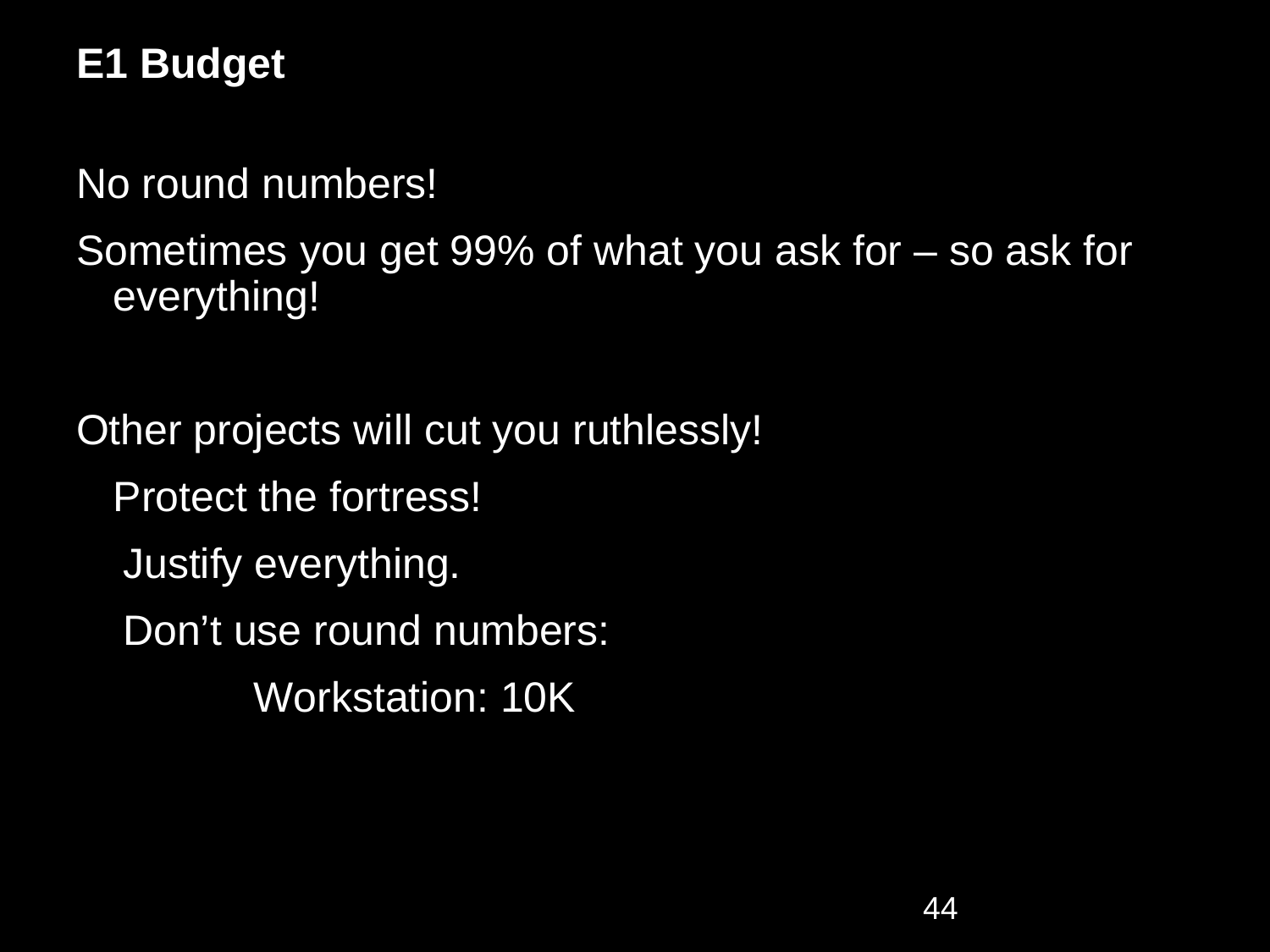## **F1 Non-salary funding**

Make it crucial to the project – you will get it if at all reasonable!

Don't use 4 pages just because you can.

F2 Our contributions Laud our generosity!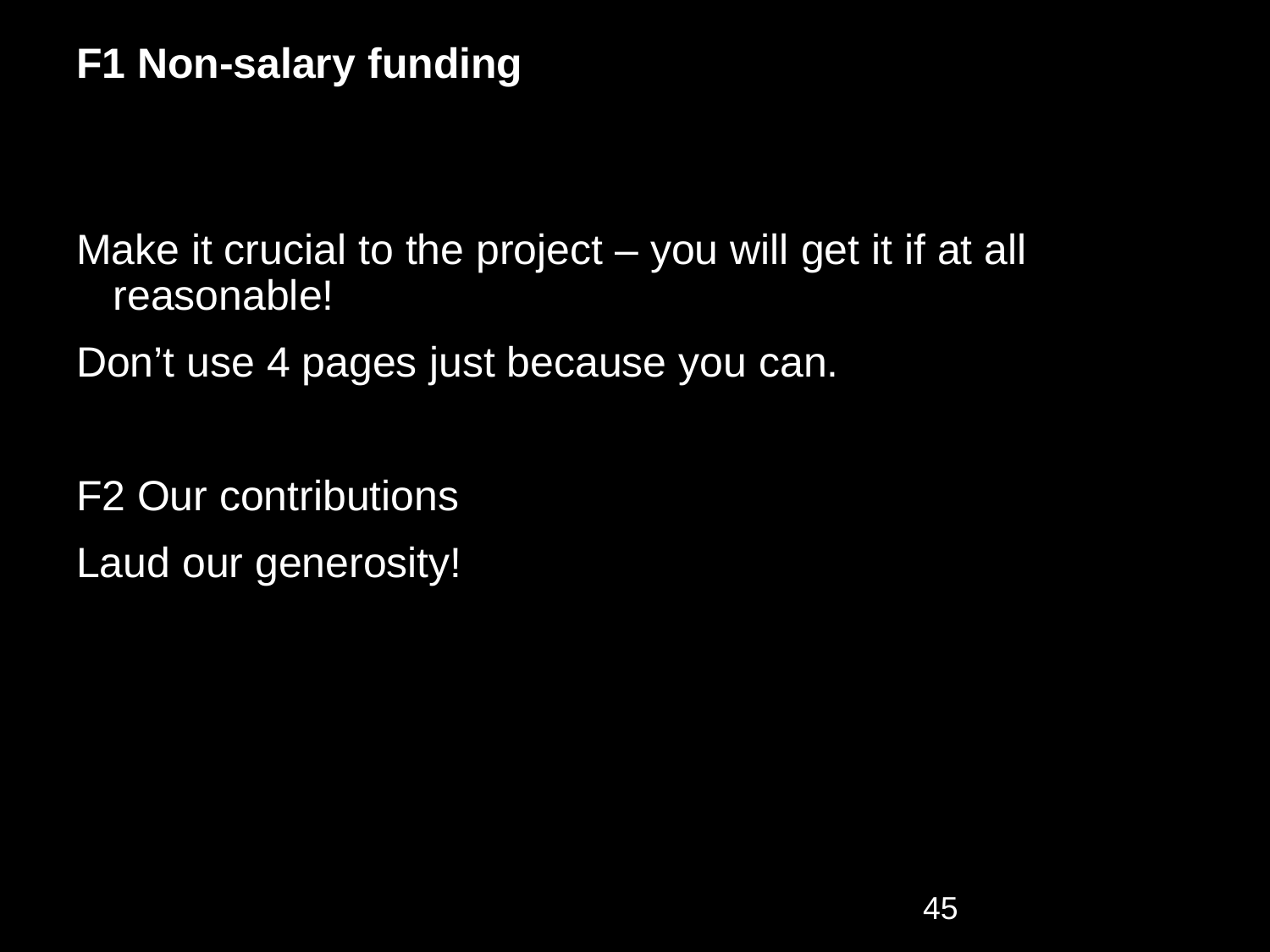Salary range

Go for something appropriate. You are competing with higher people.

G13 Affiliate with something if you can.

G14 Students

List them.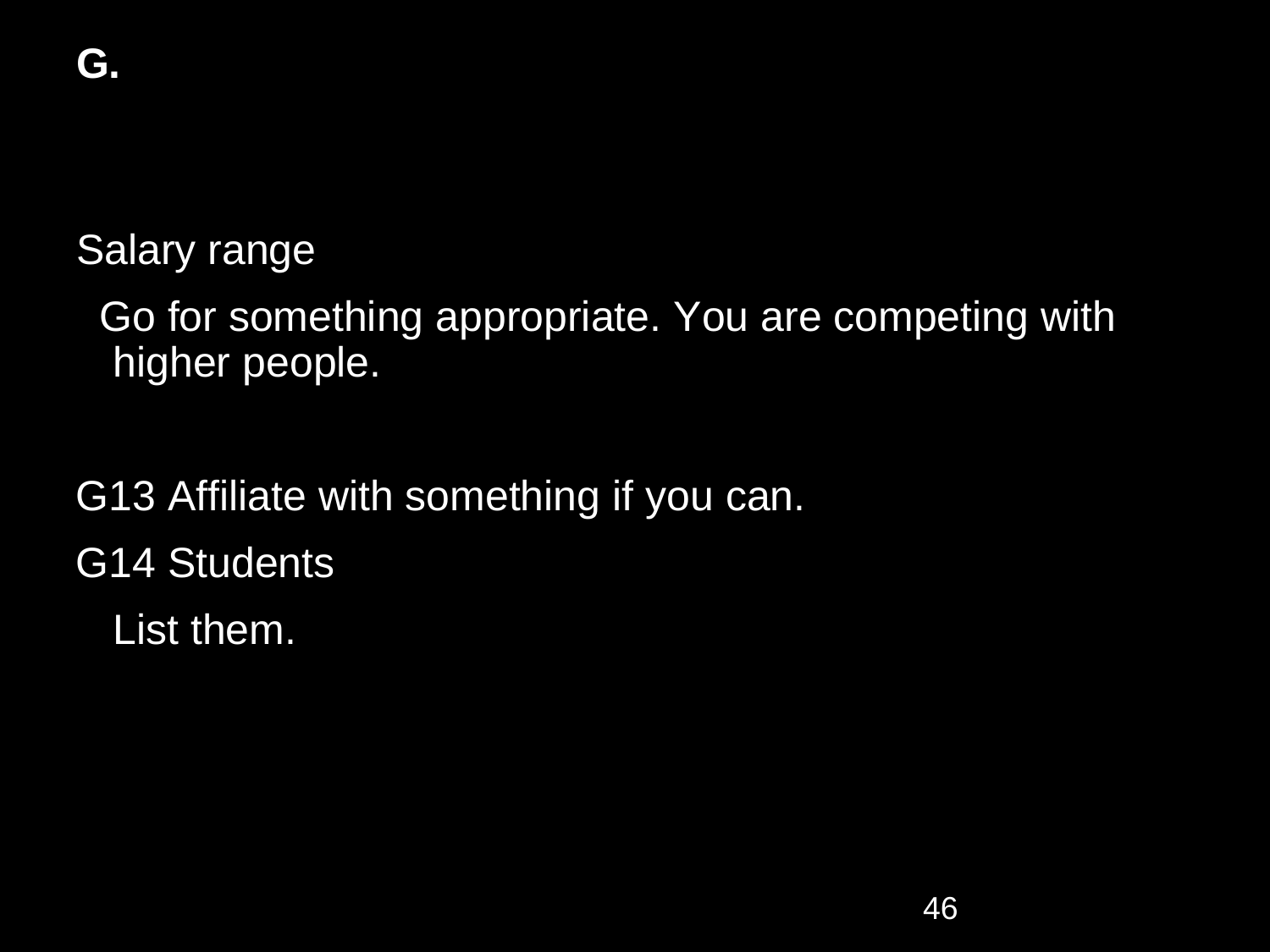## **I. Research Support**

This is good if you have it. Make it clear this is not double-dipping.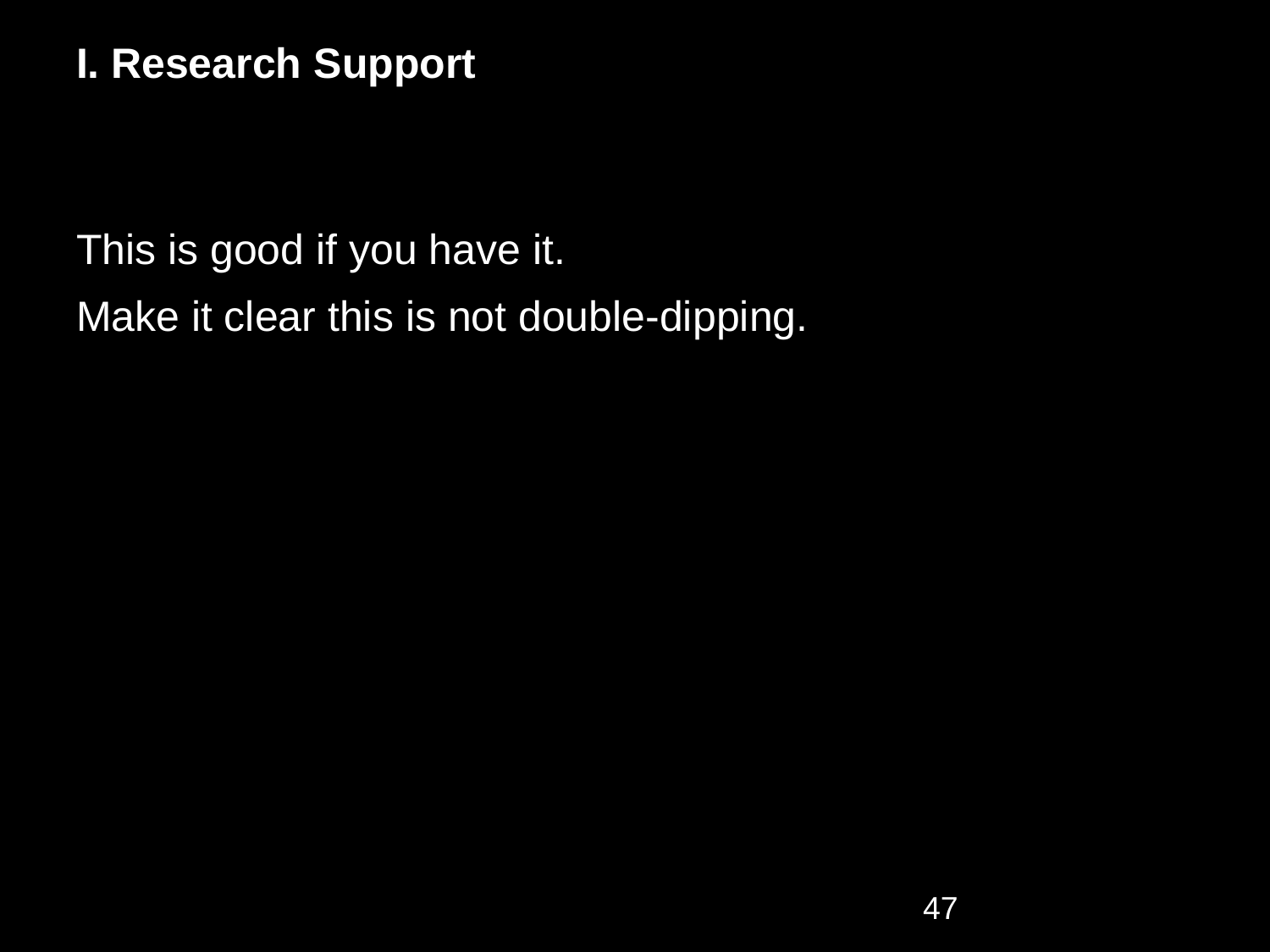### **J. Progress**

Make it sound great.